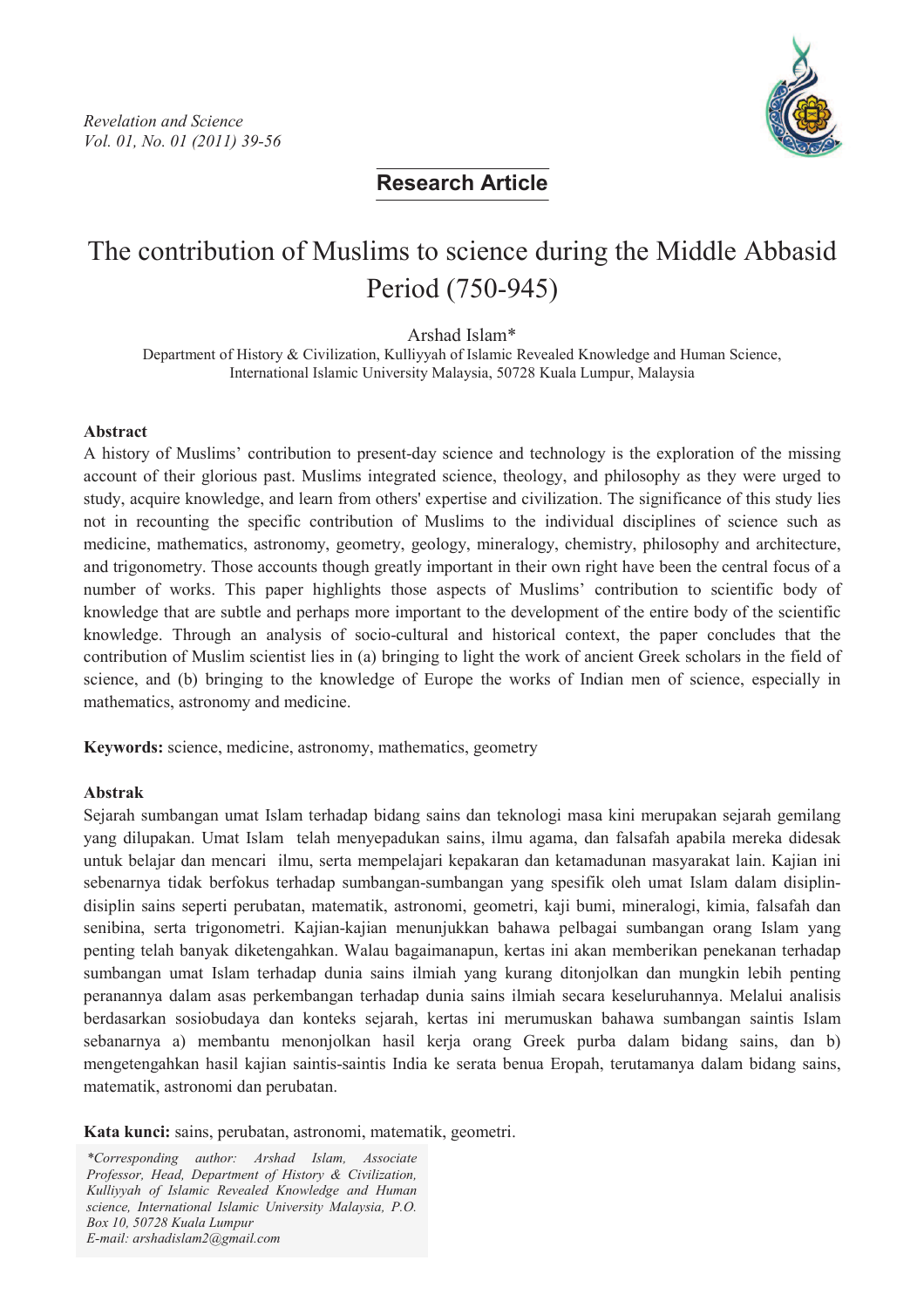#### **Introduction**

Within three years of the death of the Prophet Muhammad  $\frac{36}{100}$  in 632 CE, Muslims had fully united the Arabian Peninsula, and begun to spread their faith into the territories ruled by the Byzantine and Sassanid emperors, the great powers of the period. Islam swiftly spread to Persia, Iraq, Syria, Egypt and Jerusalem, and even moved into Central Asia and western North Africa. In less than half a century saints and scholars of Islam had successfully opened up the gates of the world to Islam (al-Faruqi and Lamya 1988; Iqbal 2002).

Due to their indomitable faith Muslims had brought under their influence not only the entire Arabian Peninsula, North Africa and the Iberian Peninsula, but also large parts of the Indian subcontinent as well. Within a single century Islam had spread almost six thousand miles between the Atlantic and the Indian Ocean (al-Faruqi and Lamya 1988; Turner 2002). On the other hand, Muslims had shown keen interest in reading, writing and learning. The very first revelation that came to the Prophet Muhammad **was** was a command to read and write, and in the praise of the pen, which is the only means or custodian of human knowledge.

The Qur'an bears ample witness to this emphasis on learning in Islam:

*"Read with the name of thy Lord, Who createth, Createth man from a clot. Read, and thy Lord is the Most Bounteous, Who teacheth by the pen: Teacheth man that which he knew not" (The Qur'an 96:1-5).* 

Due to Allah's command Muslims tried to seek knowledge and advancement for the betterment of mankind to know the creation and its purpose. Islam urges its adherents to be dynamic and energetic in the pursuit of knowledge. Allah has made the universe subservient to human knowledge as stated in the holy Qur'an:

*"And He has subjected to you, as from Him, all that is in the heavens and on earth: behold, in that are signs indeed for those who reflect" (The Qur'an 45:13).*  As stated by the Prophet:

*"To acquire knowledge is the duty of every (Muslim man and woman)"* 

*(Ibn Mjah, -adith no. 220).* 

#### The holy Qur'an clearly urges people to observe the universe around them:

*"Assuredly, in the creation of the heavens and of the earth; and in the alternation of night and day; and in the ships which pass through the sea; and in the rain which - sendeth down from heaven, giving life to the earth after its death, and scattering over it all kinds of cattle; and in the change of the winds, and in the clouds that are made to do service between the heavens and the earth—are signs for those who understand"* 

(The Qur'an *2:164)* 

Allah has also ordained in the holy Qur'an that His servants beg Him:

> *"O Lord! Increase me in knowledge" (The Qur'an 20:114)*

In another verse of the holy Qur'an Allah proclaims:

*"And it is He who hath ordained the stars for you that ye may be guided thereby in the darkness of the land and the sea. Clear have We made Our signs to men of knowledge"* 

*(The Qur'an 6:95)* 

The holy Qur'an repeatedly stresses travel, observation and contemplation:

*"Observe what is in the heavens and in the earth. Do you not see? Do you not think? Do you not contemplate? Will they not regard the camels, how they are created? And the heavens, how it is raised? And the hills, how* 

*they are set up? And the earth, how it is spread?" (The Qur'an 88:17-20)* 

#### **Pre-Islamic Centres of Knowledge**

Inspired by the Qur'an and Sunnah, Muslims nurture the knowledge of various sciences with particular focus on medicine, chemistry, mathematics, astronomy, geometry, geology, geography, mineralogy, philosophy and architecture. In the field of medicine they excelled in all branches including surgery, pharmacy and nursing by establishing hospitals and opening colleges for doctors' training. The history of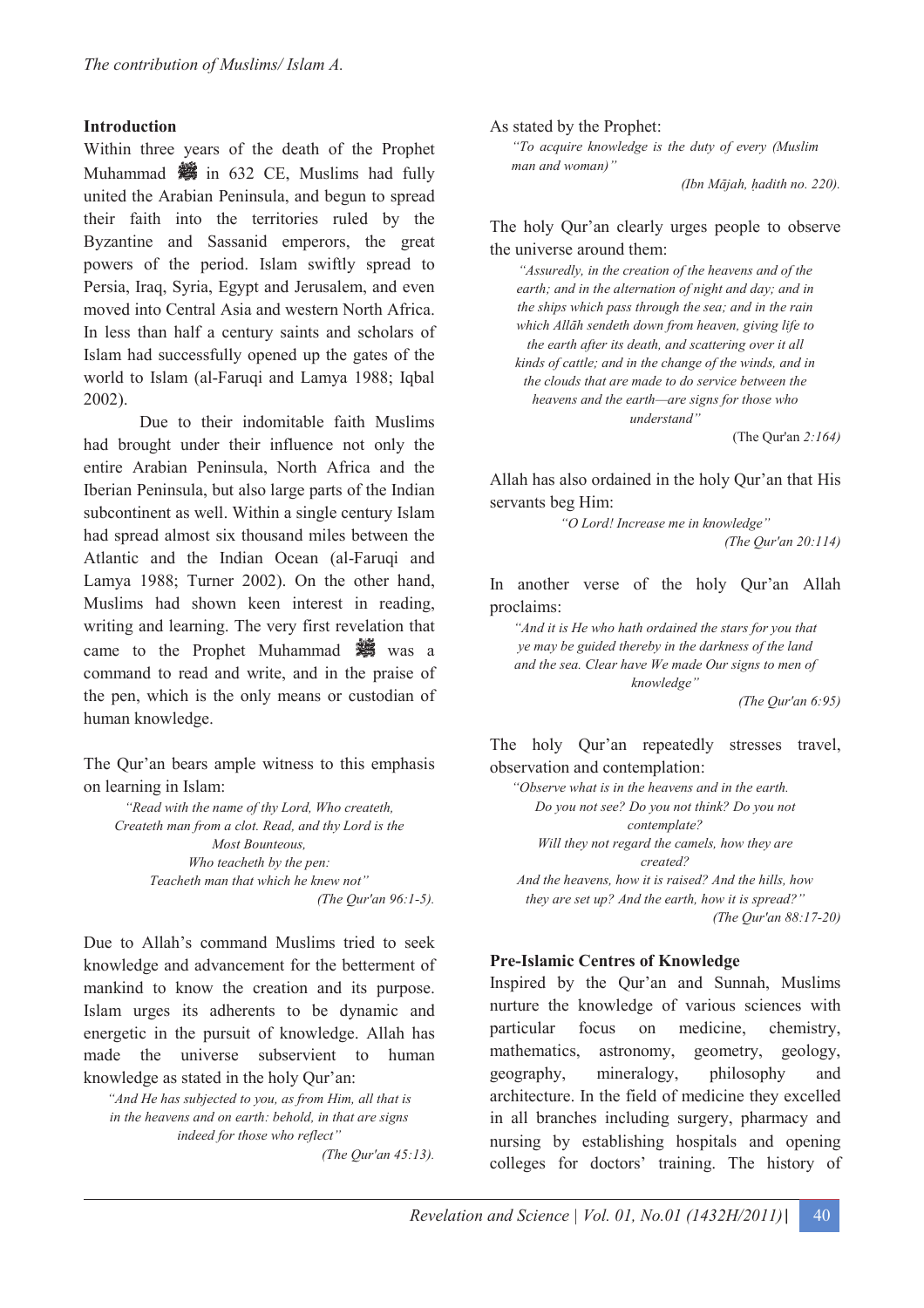science traces back to Mesopotamian and Egyptian process of scientific inquest that grew during the three millenniums before Christ. The ancestors of Hellenic or Greek investigations produced Hellenistic and Harranian and, in part, Persian science. All these impacts shaped the later scientific venture of Islamic civilization (al-Faruqi and Lamya 1988; Turner 2002).

**Emphasis on Languages in early Islamic Period** 

The Prophet himself acquired many technical and administrative ideas from other races. In fact, he followed the advice of Salman Farsi, a Persian Muslim, to dig the mile long trench in the battle of Ahzab. Also the Prophet encouraged Muslims to acquire knowledge by learning other people's languages. Moreover, he instructed Zaid ibn Thabit to learn Hebrew and later Zaid also mastered the Syriac language (al-Baladhuri 1932; Shibli 1989). Muslims modified the ancient revenue laws of Persians, Syrians and Egyptians in line with Islam. Many non-Muslim revenue officials were working in the department of Kharaj, because all the revenue records were in their language. After the Muslim conquest of Syria, Egypt and Persia the local scholars of those regions became familiar with Arabic. Soon an intense programme of translation into Arabic was sponsored by the then caliph (al-Baladhuri 1932; Iqbal 2002). These translators were not parasites in rendering others' knowledge into Arabic, but were preservers of others' thoughts, ideas and books from extinction.

# **Emphasis on Science under the Umayyads**

Caliph Amir Muawiyah (602-680) was the first to appoint a Christian as chief secretary at his court; he also appointed Ibn Athal, a Christian physician, as the district magistrate of Hams. The latter translated several medical books into Arabic for the Caliph. This was the initiation of translation work for the Muslims. Prince Khalid bin Yazid (d.704), a grandson of Caliph Amir Muawiyah, was an expert in Islamic sciences who wanted to learn chemistry and medicine. In those days the Jewish and Christian scholars were the only skilled persons in the discipline. However, Khalid studied chemistry with Miryanis, a Christian from Ruhban. Khalid authored three treatises in chemistry, and

This surge in Arabic learning had already begun in Egypt just after the arrival of Islam; within a short time people started to learn Arabic. Soon Arabic replaced Coptic as the lingua franca of Egypt. Ibn Nadim reported that for the first time in the history of Islam books were translated from Coptic to Arabic by the translators appointed by Prince Khalid. Astafan was the famous translator of that period. Caliph Marwan ibn Hakam (684- 685) directed Maserjawayis, a Jewish physician, to render Bishop Aaron's books on pharmacopoeia from Syriac to Arabic. This book was kept in the royal library at Damascus. By the order of Caliph Umar ibn Abdul Aziz (c. 682-720) many copies were made. Ibn Abjar, a physician professor from Alexandria, embraced Islam at the hands of Umar ibn Abdul Aziz who on becoming caliph appointed him as the chief medical officer in the department of health (Ibn Nadim 1884; Ibn Usaybah 1884; Ibn Juljul et al. 1955; Shibli 1989; Dunlop 1988; Iqbal 2002).

# **Science under the Abbasids**

Abu Jafar al-Mansur, the second Abbasid Caliph (754-775), was a very learned person of his time who showed great interest in the development of scientific learning. The famous scholars of his age were Imam Abu Hanifa (699-767), Ibn Ishaq (704- 767), Imam Malik (711-795), Abu Amr Abd al-Rahman ibn Amr al-Awzai (707-774) and Sufyan al-Thawri (716-778) (Ibn Usaybah1884; Shibli 1989). The most profound scholar of his time was Abdullah ibn Muqaffa (c.720-757) who translated the *Panchatantra* as *Kalila-wa-Dimna*, and other early Persian works into Arabic (Ibn Nadim 1884).

Nawbakht, a Persian, embraced Islam and became famous as translator in the Court of Al-Mansur. Jurjis ibn Bakhtishu (d.771), a Syrian Christian physician, was invited from Jundishapur to Baghdad by the caliph al-Mansur for his treatment in 148/765. Soon Bakhtishu's family had been associated with the court and translated Greek medical books into Arabic. Batriq, a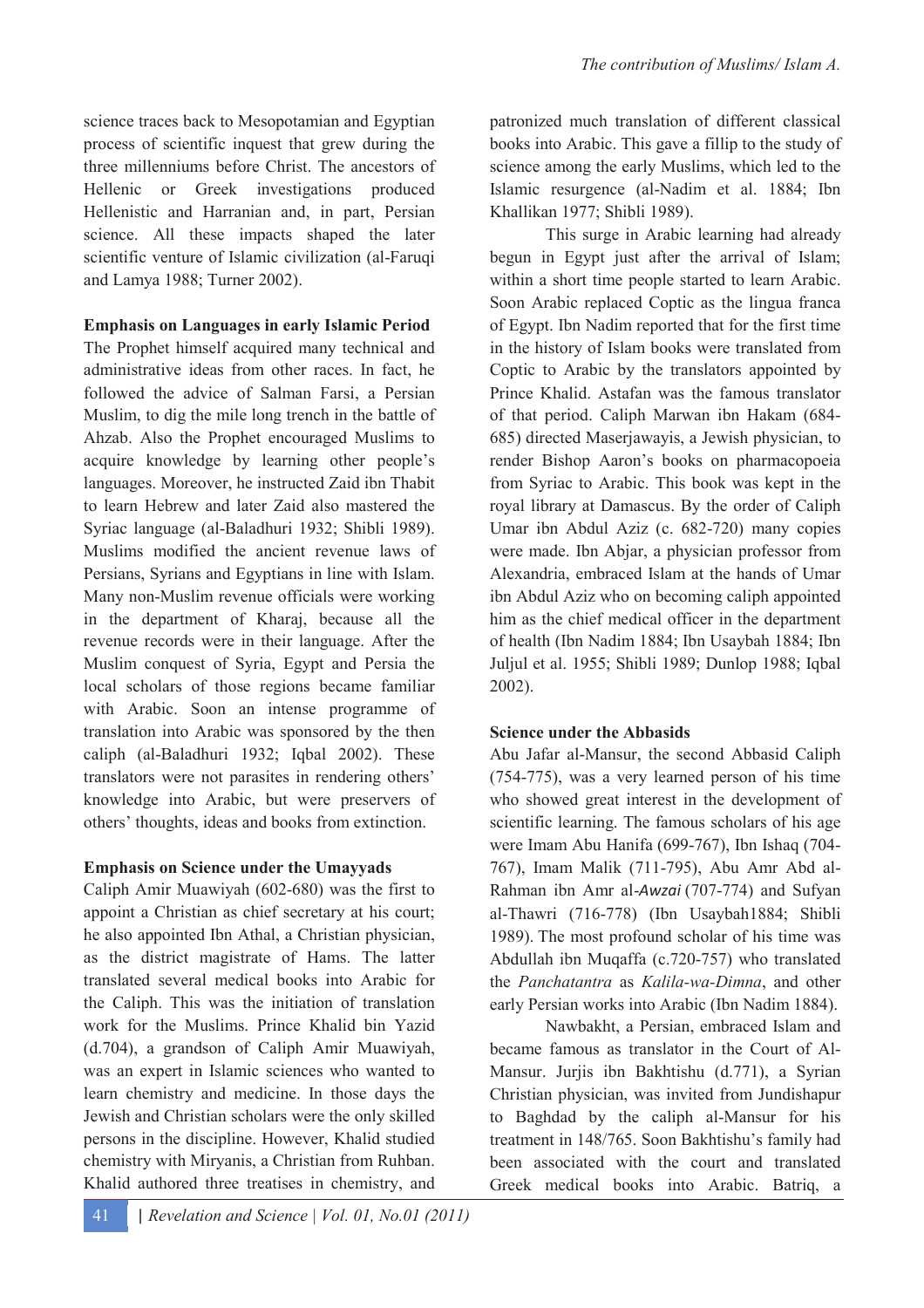Christian physician, translated several books on medicine into Arabic. Caliph al-Mansur was a great admirer of classical Greek books and he wrote a letter to the Roman king requesting books on philosophy (Ibn Nadim 1884; Ibn Usaybah 1884; Shibli 1989; Mirza and Iqbal 2003).

In 156/773, a group of Indian scholars visited Baghdad carrying Brahmagupta's *Siddhanta*. This book was translated into Arabic by Muhammad ibn Ibrahim Fazari as *Sind-hind*. During the caliphate of Harun al-Rashid (786- 809), a large collection of books was housed in a huge book store known as *Khizanat al-Kutub*. The collection of books had already started during the caliphates of Abu Jafar al-Mansur and Muhammad al-Mahdi (775-785). The caliph Harun al-Rashid decided to establish a scientific academy known as Bayt al-Hikma or Dar al-Hikma, a great centre for keeping all kinds of books. He appointed experts in different languages and religions for translation of the classical books. But caliph al-Ma'mun developed and made it bigger so that it would become a great centre of Islamic learning (Ibn Usaybah 1884; Shibli 1989).

Due to his prolonged sickness, Harun Rashid invited to Baghdad Manka al-Hindi, an Indian physician, who successfully treated the Caliph and thus became very popular at the Court. He also translated many Sanskrit books on medicine into Arabic and Persian. Another Indian physician, Ibn Dahan, was appointed as a superintendent of the Bramkah hospital of Baghdad, and in addition monitored the translation of Sanskrit books. Among the famous works rendered into Arabic was Sushruta's *Samhita*, a comprehensive book of Ayurvedic medicine and surgery (Ibn Usaybah 1884; Ibn Nadim 1884; Shibli 1989; Khan, 1990).

The period of Al-Ma'mun (813-833) was known for the development of various disciplines within the orbit of science. He had a galaxy of renowned scholars at his court, most of them Persian. Al-Ma'mun moved to Baghdad from Khurasan and established a court there in 204/819. Greek philosophy was the most prominent discipline in Baghdad during Al-Ma'mun's period. In 210/825, Al-Ma'mun wrote a letter to the Roman emperor requesting the supply of Aristotle's books on philosophy and the works of other philosophers. The emperor ordered a search for such books among the monasteries. A monk gave the clue of the books of philosophy that were sealed in a house by the Emperor Constantine (272-337) due to the fear of deviation from Christianity. The emperor sent to Al-Ma'mun all the books loaded on five camels. He appointed experts for the translation of the new books. Al-Ma'mun employed in Bayt al-Hikma a number of scholars (al-Maqrizi 1854; Ibn Nadim 1884; Shibli 1989). The most profound translators of the period were Hunayn ibn Ishaq (809-877) and Abu Yusuf Ya'qub ibn Ishaq al-Kindi (800-873), the famous Muslim philosopher (Ibn Nadim 1884; Ibn Juljul 1955).

The most intense scientific growth in the Muslim world begins with the knowledge of Greek medicine. The profound scholars among the Greeks were Hippocrates (c.460-360 BCE), Plato (428-348 BCE), Aristotle (384-322 BCE), Euclid (fl. 300 BCE), Archimedes (c.287-c.212 BCE), Claudius Galen (131-201 CE) and Ptolemy (c. 90 c.168 CE). Most of their writings were in Greek, but they were later translated into Syriac and then into Arabic. It is entirely due to the Muslim translators that the rare books of Hippocrates and Galen were saved from extinction (Khan 1997; Campbell 2002). The Muslim scholars received great support from their rulers, as stated by Donald Campbell:

*The history of Greek medicine after the rise of Islam and the development of the Arabic scholars of the East as a people under a single Ruler, is but the history of Galenism: in Europe, the unsettled conditions led to the discouragement of scholarship, while the Caliphs of Baghdad, on the other hand, afforded protection and encouragement to the scholars of all religions* 

Under the Abbasids, higher education in science was carried out on an individual basis rather than the establishment of institutions of higher learning. Afterwards they sponsored observatories and hospitals in different parts of the caliphate. Most of the scholars were celebrated for their standing in different disciplines and their achievements in more than one science. Within a short time Muslim philosophers, mathematicians, physicians, geographers, alchemists, botanists and their peers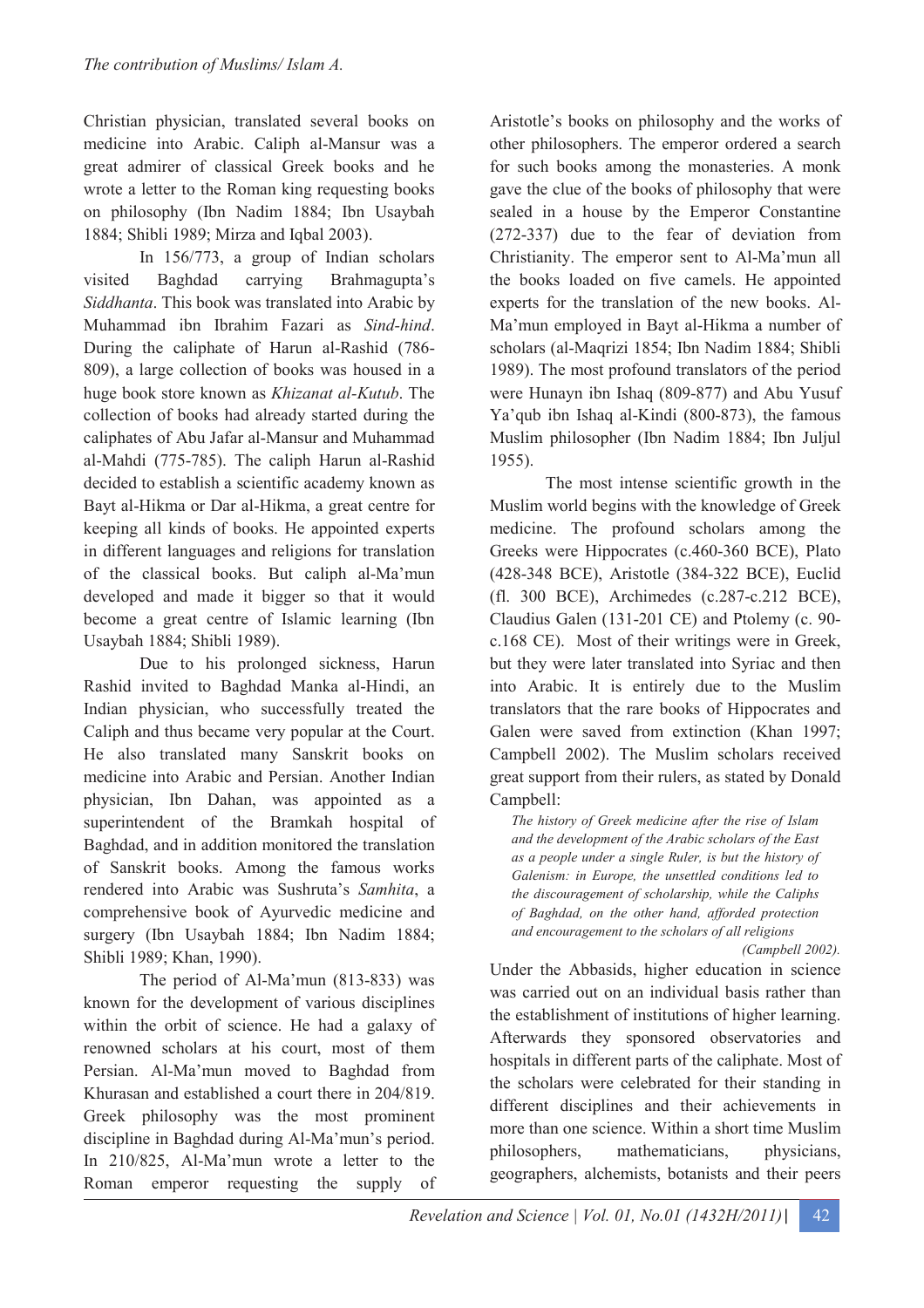#### **Mathematics**

The Muslims inherited the earlier knowledge of mathematics from Mesopotamia, Egypt, India, and Greece. In the initial days of Islamic reawakening a number of Greek and Indian works on geometry and arithmetic were translated into Arabic. In due course, Muslim mathematicians altered the nature of numbers, updated some mathematical disciplines, and developed an almost new branch of mathematics (Turner 2002).

In terms of calculation system Muslims generally used three technique: the first a finger counting method by showing numerical computations in terms of the particular angles of the fingers, the sum being recorded in words; the second from Babylonia, which signified digits by characters of the alphabet; the third an advanced skill to indicate any number by means of nine figures and a sign zero. The basis of this digital system was primarily Indian in origin. These numerals were written differently and were later with some cosmetic changes introduced to Europe and became known as "the Arabic numerals". The early Muslims not only pressed mathematics into working out their problems of daily life but had a fascination for the intellectual life (al-Faruqi and Lamya 1988; Turner 2002). They clarified the basic mathematical principles and definitions of numerical relationships and promoted competence in all kinds of computation in such a way as to increase public appreciation. They added irrational and natural numbers and common fractions to the Greek repertory. Muslim geometers and mathematicians studied very prudently the fifth postulate of Euclid regarding the fact that one and only one parallel line can be drawn to an existing line from a point outside of that line. Muslim mathematicians presented alternative proofs of non-Euclidian theorems (Turner 2002).

In algebra, Abu Abdullah Muhammad ibn Musa Al-Khwarizmi (c.780-850) combined Babylonian and Indian numerals into simple and feasible structures that everyone could use. He explained the use of zero and advanced the decimal system for practical reasons. Both the terms "algebra" and "algorithm" owe their currency to him. He wrote *Kitab al-Jam'a wal Tafriq bil Hisab al-Hindi* also known as *Kitab Hisab al-adad al-Hindi* in which he used Indian numerals (Nasr 1984; al-Faruqi and Lamya 1988; Iqbal 2002; Turner 2002; Mirza 2003; Bishtawi 2008). He authored the most profound classical book on Algebra, *Kitab al-Jabr wa-l-Muqabala*. It was later rendered into Latin as *Liber Algorismi* (*book of al-Khwarizmi*). It contains analytical solutions of linear and quadratic equations and al-Khwarizmi may be called one of the founders of algebra as different from geometry. He also gave geometrical solutions (with figures) of quadratic equations, for example  $x^2 + 10x = 39$ , an equation often repeated by later writers (Nasr 1984; al-Faruqi and Lamya 1988; Helaine 1997; Iqbal 2002; Turner 2002).

Mathematical science has left ineradicable traces of the Muslim share in its growth. The terms algebra, zero, sifr /cipher, are of Arabic origin. The credit for Trigonometry's discovery certainly goes to Muslim mathematicians; it was an alien discipline to the Greeks. The purpose of trigonometry includes ratios like sine and cosine, which were significantly developed and advanced in Muslim lands. Muslims changed the earliest Greek system of chords, making it a simpler way to solve difficult problems related to spherical triangles (Nasr 1984; al-Faruqi and Lamya 1988; Turner 2002).

In the beginning of the  $9<sup>th</sup>$  century in Baghdad three sons of Musa ibn Shakir: Jafar Muhammad, Ahmad and Hasan were mathematicians widely known as "Banu Musa", who examined problems in constructing unified geometrical figures. They were outstanding in the fields of mathematics, astronomy, mechanics and geometry and helped considerably in the development of major innovations and discoveries. Jafar Muhammad worked mostly on geometry and astronomy, while Ahmad worked primarily on mechanics and physics and al-Hasan worked largely on geometry (Nasr 1984; Ahmad 2008).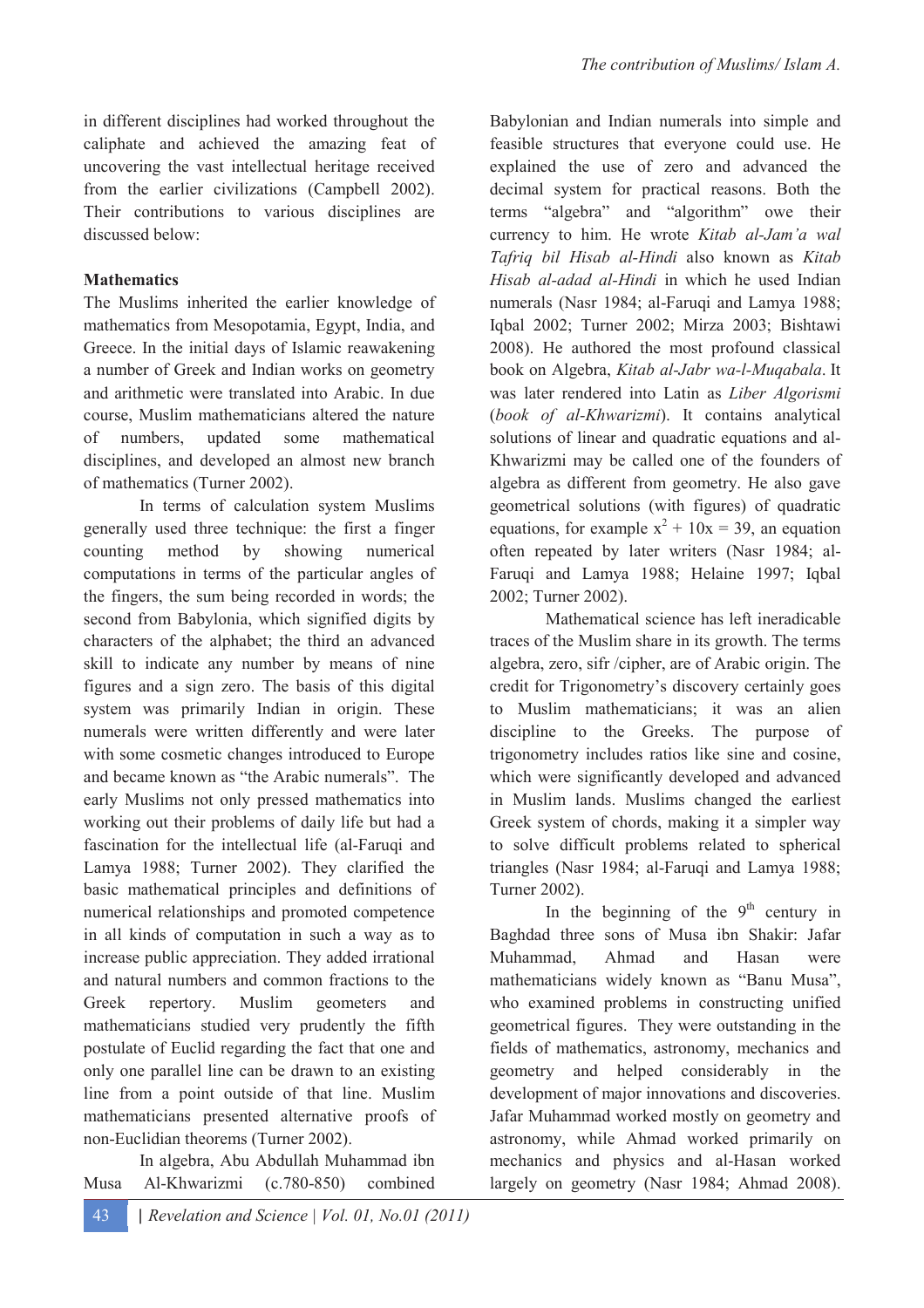Muslims carried out practical applications of their studies by applying advanced geometry to surveying, designing and improving all types of wheels, including waterwheels and more advanced methods of drawing water, refining the design of farming equipment, and developing engines, machines for load traction and lifting or weighing. It is significant that the Musa brothers jointly worked and compiled amazing books on mathematics, astronomy and geometry like *Kitab al-Hiyal* (The Book of Ingenious Devices); *Kitab Ma'rifat Masahat al-Ashkal al-Basita w'al-Kuriya*  (The Book of the Measurement of Plane and Spherical Figures); *Kitab Qismat Azzawaya ila Talatat Aqsam Mutassawiya* (Division of Angle into Three Equal Parts); *Kitab chalk al-Handassi* (Book on Geometrical Form) and *Kitab Harakat al-Falak al-Ula* (Stars First Motion) (Turner 2002; Ahmad 2008).

# **Astronomy**

The study of astronomy in Greece may said to have begun with Thales (624-546 BCE). He made the earth the centre of the cosmos, and was the first person to prepare astronomical tables and predict solar eclipses. Later Pythagoras (572-492 BCE) and Plato (428-348 BCE) enhanced the astronomical studies. Pythagoras focused his studies much on the sun instead of the earth. They did not leave any written work on the subject, but later scholars left valuable writings on the topic. Aristarchus (310-230 BCE) was the most outstanding contemporary of Archimedes (c. 287 – c. 212 BCE) and their books were translated into Arabic. Aristarchus was a Greek who believed that the earth is rotating around the sun. Among his extant books is the *Jirm al-Shamsh w'al Qamar* in which he discussed the size and distance of sun and moon. Hipparchus was another notable scholar who applied algebraic calculations in the field of astronomy.

Astronomy was believed to be one of the mathematical sciences by the early Muslim scholars because mathematics has close relationship with it. The interest in astronomical studies came down to the Muslims through the study of Ptolemy's *al-majist*. By the eighth century al-Mansur, the second Abbasid caliph, had brought

together a group of Persian, Indian and other scholars to Baghdad, which led to the real breakthrough of Islamic science. *Al-majist* was rendered several times into Arabic. Hunayn ibn Ishaq (809-877) made his own Arabic version of *al-majist* (Nasr 1984; Turner 2002). The early Muslim astronomers obtained much astronomical knowledge by studying the classical Greek, Persian and Indian books like Sassanid's *Zij-i-Shahi*, Brahmagupta's *Siddhanta* and Ptolemy's *almajist*. The ground work for Islamic astronomy was prepared after the study of these classical tomes. The Muslim astronomers who initiated the age of translation into Arabic were Abul Hasan al-Tamimi and Abu Ma'shar Ja'far ibn Muhammad ibn 'Umar al-Balkhi (787-886). Ibn Nawbakht and Mashallah (d. 815) were the famous astronomers who helped in demarcating the initial plan of the city of Baghdad founded by Caliph al-Mansur in 762 CE (al-Qifti 2005; Pingree 1970; Saliba 1994; al-Andalusi 1996; Iqbal 2002; Turner 2002).

The Muslim mathematician Ibrahim al-Fazari (d. 161/777) was the first person who built an astrolabe. He wrote on the use of the armillary sphere (a skeleton sphere made up of hoops to show the motions of the heavenly bodies), and made tables in accordance with the Islamic Calendar. His son Muhammad ibn Ibrahim al-Fazari (d.796 or 806) was also a mathematician, who excelled in the science of the stars. He was an authority on the planetary motion. Al-Mansur ordered that Brahmagupta's *Siddhanta* should be translated into Arabic so that Arabs might use it as a basis for calculating the orbits of planets. Muhammad ibn Ibrahim al-Fazari rendered it as *Sindhind al-Kabir*, and his translation became the main source of astronomical knowledge until the time of Caliph al-Ma'mun (al-Qifti 2005; Pingree 1970; Dunlop 1988; al-Andalusi 1996; al-Masudi 2000). He was the first among the Muslims in the early Abbasid era to get involved in this type of science. Indian mathematics and astronomy entered in the stream of Islamic science due to the great efforts made by Yaqub ibn Tariq (d.796) and Muhammad al-Fazari. Ibn Tariq was credited with introducing Indian astronomy into Islam after having studied under the renowned Indian scholar Manka al-Hindi. Prior to al-Fazari's translation,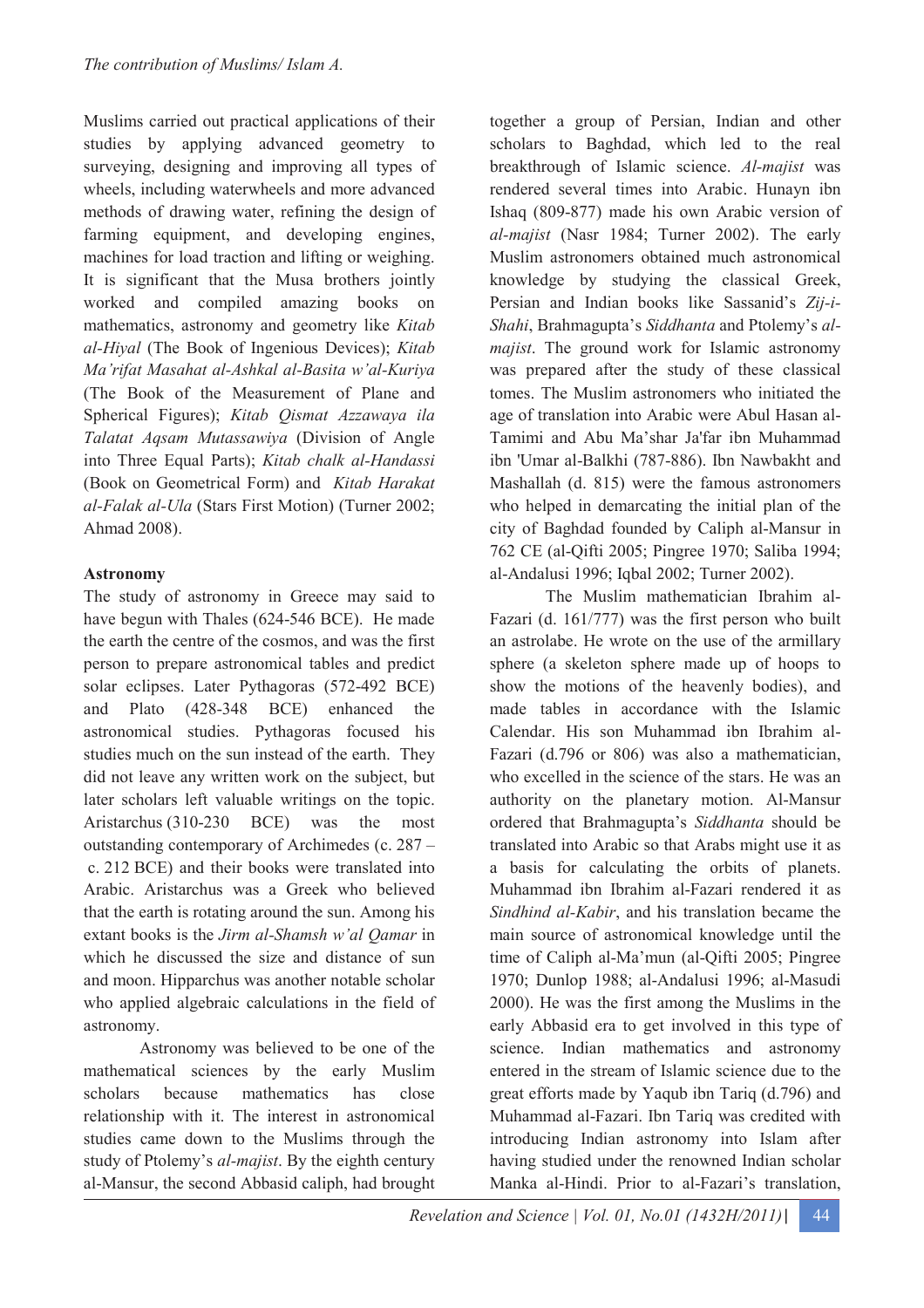Greek books which were rendered earlier happened to be the major source for astronomical knowledge (Nasr 1984; al-Faruqi and Lamya 1988; Shibli 1989; Helaine 1997).

The vigorous translation movement started during the caliphate of al-Ma'mun paved the way for a number of astronomical works to become familiar to the Muslim world. The profound scholars of that period were Ahmad ibn 'Abdallah Habash al-Hasib al-Marwazi (d. 870), al-Khwarizmi and Abu Ma'shar. For astronomical calculations, al-Khwarizmi relied on the *Sind-hind* method but in adjustment he relied on the method followed by the Persians (Nasr 1984). Among the astronomers the outstanding one was Habash al-Hasib under whose guidance "Ma'munic" tables were drawn up. He developed a method of calculating celestial distances exactly. He calculated the perimeter of earth, the diameter of moon and also calculated tables of trigonometric values and the sine values at one-degree intervals of three places. He was the first to make a table of tangent values. He developed a graphical method to find the *qibla*, a method of calculating the distance "by the straight arrow" or the great circle distance between Baghdad and Makkah to be 677 miles, while the accurate distance was to be 712 miles. Al-Hasib was the first to calculate the exact appearance of the new moon. His book *Kitab alajram w-al-a'bad* (The Book of Bodies and Distances) is of astronomical use (Nasr 1984; Helaine 1997).

Abul Abbas Ahmad al-Farghani (d. after 861) worked on the measurement of the diameter of the Earth jointly with a team of scientists. His *Kitab fi Harakat al-Samawiyah wa Jawami' Ilm al-Nujum* (Elements of astronomy on the celestial motions) is a worthy digest of Ptolemy's *al-majist*. He determined the diameter of the earth to be 6,500 miles and he set up the distance and diameter of the planets. Ibn Nadim recorded two books: "The Book of Chapters, a summary of *almajist*," (*Kitab al-Fusul, Ikhtiyar al-Majisti*); "the Construction of Sundial", (*Kitab Amal al-Rukhmat)*. Under al-Farghani's supervision a nilometer at Fustat was built to gauge the flow of water in the Nile (Nasr 1984; al-Faruqi and Lamya

1988; Helaine 1997; Turner 2002; Williams 2005; Rashed 2009).

The  $9<sup>th</sup>$  century witnessed rapid growth in astronomy under famous scholars like Abu'l- 'Abbas al-Fadl ibn Hatim al-Nairizi, a Persian mathematician and astronomer who worked under Caliph al-Mu'tadid (892-902). Al-Nairizi compiled astronomical tables and wrote a book on *atmospheric phenomena*. He wrote a treatise on the *spherical astrolabe* and commentaries on *Almagest* and Euclid. His work on astrolabe is divided into four books: Historical and critical introduction; description of the spherical astrolabe; its superiority over plane astrolabes and all other astronomical instruments; the third and fourth are Applications (Nasr 1984).

 Thabit ibn Qurrah (836–901) was an astronomer, mathematician and physician also known as a great translator. He studied under the renowned mathematician of the Abbasid court, Muhammad ibn Musa ibn Shakir, at Baghdad. In astronomy he is reputed for justifying the theory of the oscillatory motion of the equinoxes. Thabit has mathematized astronomy to a great extent. He was one of the early reformers of Ptolemaic views, analyzed several problems related to the movements of sun and moon and wrote treatises on sundials. He was active in broadening the notion of traditional geometry to geometrical algebra and developed a number of theories in non-Euclidean geometry, spherical trigonometry, integral calculus and numbers. He rejected many of Euclid's theorems or suggested significant modifications (Nasr 1984; al-Faruqi and Lamya 1988; Helaine 1997; Turner 2002; Rashed 2009). He studied different aspects of conic sections by applying arithmetical terminology to geometrical quantities mainly on parabola and ellipse. His calculations are designed to find the surfaces and volumes of various kinds of bodies and structure. Estimates of his scientific works vary between thirty to forty, but only nine of them survived. He wrote *Kitab Tashil al-Majisti* (The Almagest Simplified) and *Kitab al-Iqtisas* (Book of Hypothesis), an introduction to Ptolemy's astronomy. He also penned a book on medicine entitled *al-Dhakhira fi ilm at-Tibb* (The Treasure on Medicine) (Nasr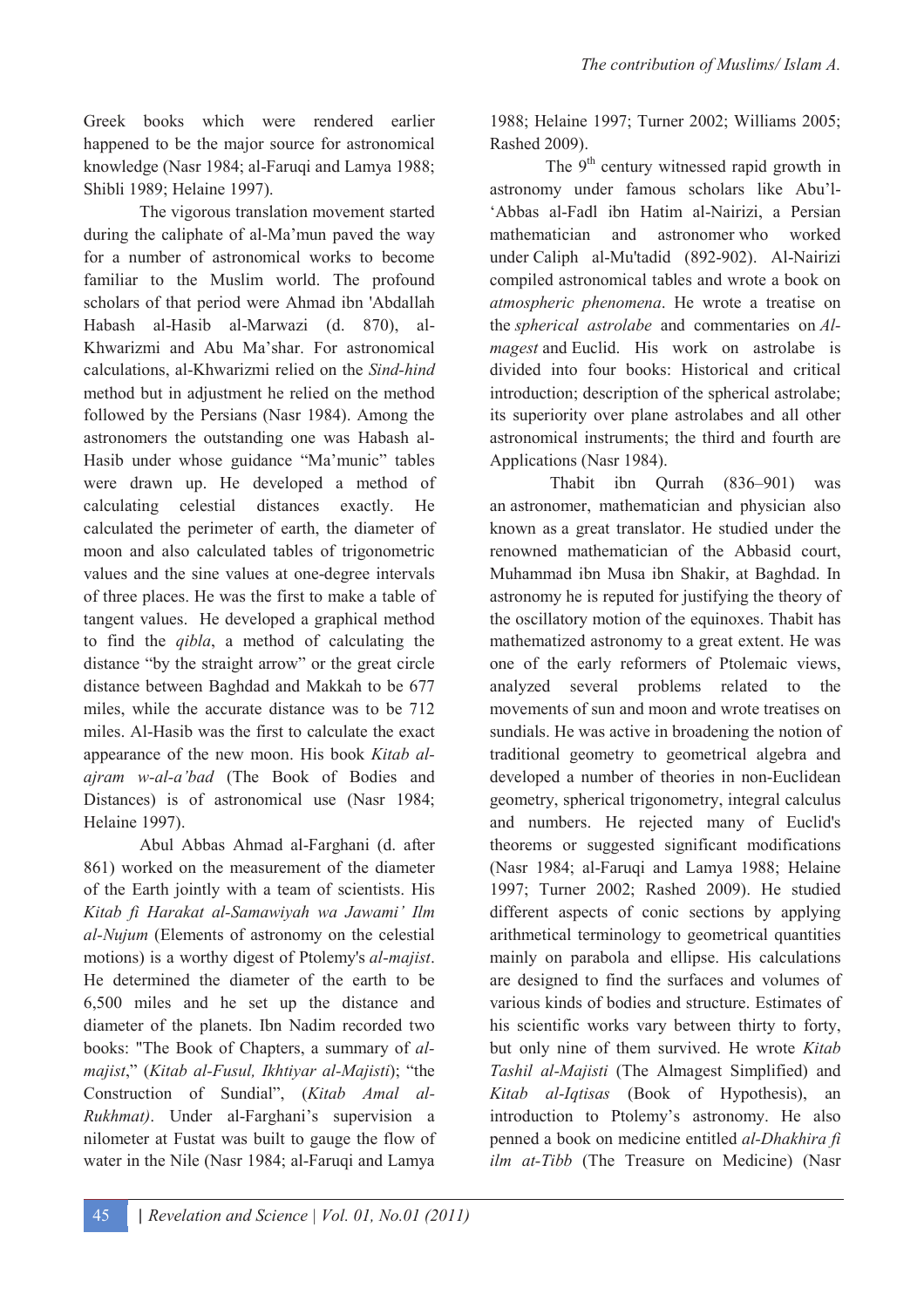1984; al-Faruqi and Lamya 1988; Helaine 1997; Mirza 2003; Rashed 2009).

Abu Abdallah Muhammad ibn Jabir ibn Sinan al-Battani's (244-317/ 858-929) outstanding achievement in astronomy was to improve Ptolemy's measurement of the obliquity of the ecliptic 23°, 35' by testing data; the determination of the equinoxes and the length of the year as being 365 days, 5 hours, 46 minutes and 24 seconds. He examined the motion of the sun's apogee by distinguishing with those of Ptolemy, an increase of  $16^{\circ}$ , 47'. He established a new technique of calculating the time of the sighting of the new moon and scientifically studied the lunar and solar eclipse. His *Kitab al-Zij al-Sa'bai* is an admirable work on astronomy (Nasr 1984; al-Faruqi and Lamya1988; Turner 2002; Iqbal 2002). 'Abd al-Rahman al-Sufi (903-986) also called Azophi, was a Persian scientist who wrote his magnum opus on stellar astronomy entitled *Suwar al-Kawakib al-Thabit al-Musawwar* in 964. It is

an exceptional astronomical encyclopaedia based on observations recorded in classical Greek astronomical tomes. Al-Sufi in his atlas of heavens (*book of constellations*) expresses the 'nebulosity' of the nebula in Andromeda (Turner 2002; Mirza 2003). After getting information from Arab sailors in the Malay Archipelago, al-Sufi identified the southern group of stars *al-Baqar al-Abyad* or the 'White Bull', presently this cluster of stars identified as Nubecula Major (the greater Magellanic Cloud). Al-Sufi studied Ptolemy's *Almagest* and rendered it into Arabic; he corrected Ptolemy's star list and gave his own opinion on the location, brightness and size of the stars. In addition, he translated into Arabic a large number of Hellenistic books on astronomy bringing them to the knowledge to the wider Arabic reading public (Turner 2002; Iqbal 2002; Mirza 2003).

# **Medicine**

The study of medicine in Greece began no later than the eighth century BCE by Asclepius, known as the god of healing (Shibli 1989; Hart 2000). The Greeks generally believed that the knowledge of medicine was revealed to him. He taught the art of medicine to his offspring and left a will that this science should not go outside the family. Since

then his family was famous for producing notable physicians including Solon (c.638–558 BCE), Plato and Euclid. It is said that Hippocrates was his  $16<sup>th</sup>$  descendant born in the  $5<sup>th</sup>$  century before the birth of Christ. He was first outstanding figure in Greece who wrote many books on medicine and disseminated this knowledge to the people. Prior to him the medical profession and the art of medicine was only the family occupation of Asclepius. The profession of medicine came to an end with Galen. In the field of medicine historians consider only eight outstanding physicians in Greece-the first was Asclepius and the last Galen. Between Asclepius and Galen, medicine in Greece cherished under Ghorus, Menis, Parmenides (b.c.515 BC), Iflatin, Asclepius II and Hippocrates. Apart from them many books were written by different people but they were not experts in the discipline. The Muslim scholars translated all available medical literature into Arabic. Aristotle and Hippocrates took medical profession to its pinnacle. They authored a large number of books which were translated into Arabic (Shibli 1989; Hart 2000; Gerald 2000).

The medical science of the ancient Greeks revolutionized the initial idea of the study of medicine in the early Arab scholars of the east. The Muslim conquest of Egypt and Persia paved the way for Muslims to gain control over both Alexandria and Jundishapur (modern Shahabad, Iran), the early centres of science and medicine. The translation work for the Muslims was launched during the Umayyad period. Caliph Amir Muawiyah was the first to appoint Ibn Athal, a Christian physician, as the district magistrate of Hams. There he translated several medical books into Arabic for the Caliph. Prince Khalid bin Yazid studied chemistry with Miryanis, a Christian from Ruhban. Astafan translated books from Coptic to Arabic for Prince Khalid. Maserjawayis, a Jewish physician, was directed by the Caliph Marwan ibn Hakam to render Bishop Aaron's books on pharmacopoeia from Syriac into Arabic. Caliph Umar ibn Abdul Aziz ordered multiple copies of the book. Ibn Abjar, a physician professor from Alexandria, embraced Islam at the hands of Umar ibn Abdul Aziz who on becoming caliph appointed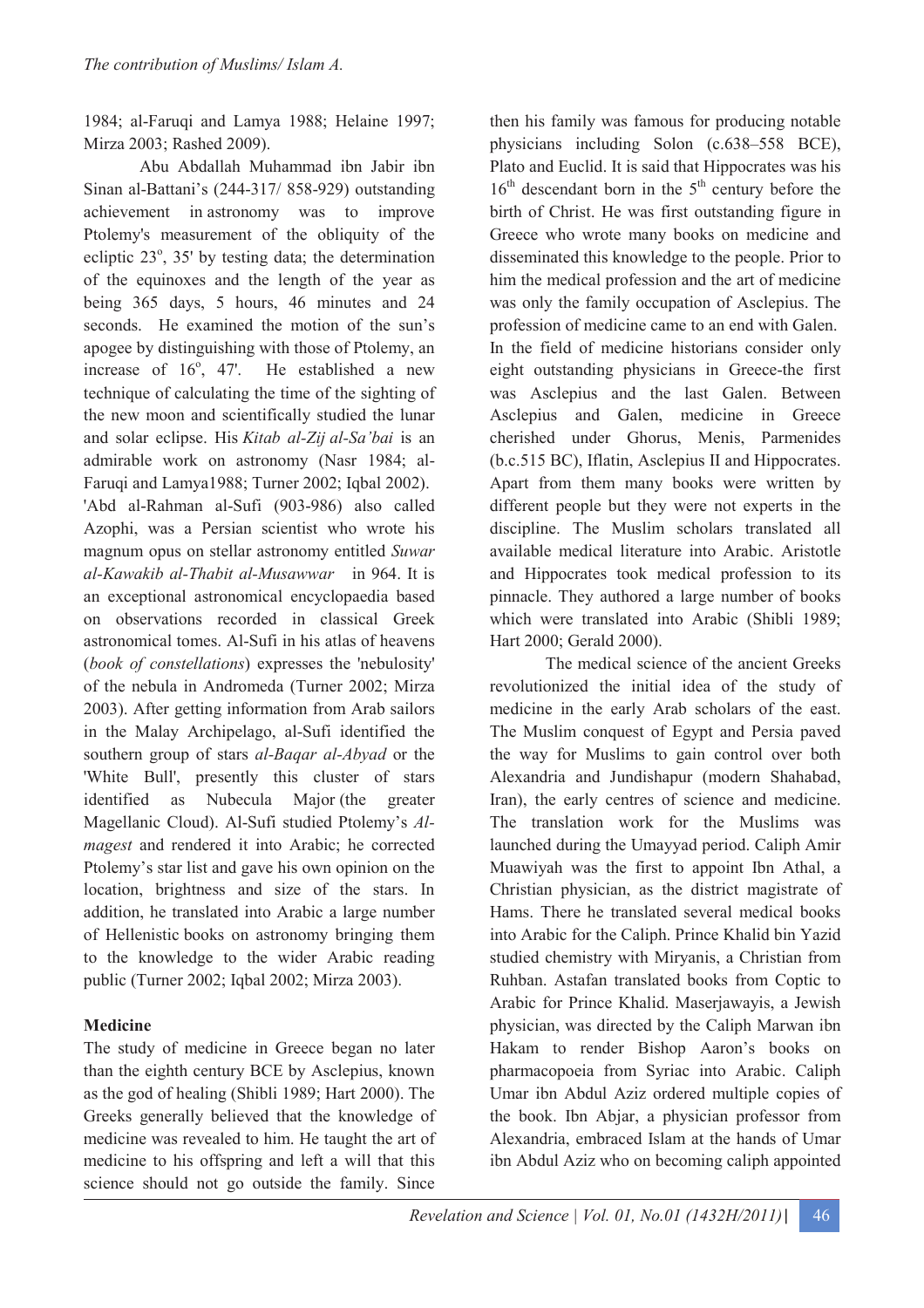him as the chief physician at his court (Anis and Hamarneh 1984; Shibli 1989; Iqbal 2002).

The Muslim contact with Jundishapur began by a coincidence due to the sickness of Caliph al-Mansur, who sought medical assistance for his ailment of dyspepsia in 148/765. After his successful treatment caliph al-Mansur became a zealous patron of the study of medicine and invited scholars to translate medical books into Arabic, which led to the Islamic reawakening. The vast translation movement that started at the end of the 8 th century left an indelible mark on the history of mankind (Nasr 1984; Anis and Hamarneh 1984). From the very beginning of this advancement the Muslims took keen interest in grasping knowledge in sciences, medicine and philosophy. The Muslim scholars' interest in the study of medicine was based largely on the writings of Hippocrates (460- 370 BCE), Aristotle (284-322 BCE), Dioscorides (c.40-90 CE), Galen (131-201CE), Oribasius (320- 403) and Paul of Aegina (c.625- c.690). The great educational movement marked the Golden Epoch of Islamic civilization which reached its pinnacle during the  $10^{th}$  century (Anis and Hamarneh 1984; al-Faruqi and Lamya 1988; Shibli 1989; Khan 1997; Campbell 2002; Mirza 2003).

The Abbasid caliphs were profoundly involved in obtaining original Greek classical tomes by providing funds and using diplomacy. Selected Indian and Persian books were considered to be equally important. Initially, the books of medicine, mathematics and astronomy received translators' attention. Later, Muslim scholars directly translated Greek books into Arabic, and not from Syriac. By the end of the  $9<sup>th</sup>$  century most important titles had been translated into Arabic. It clearly shows that all available early books were transferred into Arabic. The Muslim scholars did not imitate blindly the texts of their Greek pioneers, but they examined critically, collated, corrected and enriched significantly the major texts of Greek medicine. With this goal, Muslim scholars paid serious attention and devoted their energy to serving humanity. They enriched their knowledge by absorbing the accomplishments of early Greece as well as enhanced their intellectual scope from Syriac, Persian and Indian sources (Khan 1997; Campbell 2002). Muslims, of course,

could not forget the holy Qur'an and their Prophet's emphasis on fitness and taking care of their health:

*"And do not with your own hands cast yourselves into destruction"* 

*(The Qur'an 2:195* 

*"Two most significant blessings of Allah that most of the people are careless about are health, and opportunity"*  (Sahih al-Bukhārī, hadith no. 6049).

Caliph al-Mansur invited Jurjis ibn Bakhtishu, a physician from the renowned medical institute of Jundishapur, to translate medical books into Arabic. Jurjis was attached to the court of Caliph al-Mansur and Bakhtishu's family which had been associated with the court translated a number of Greek books on medicine. Jurjis was the pioneer in the field. His grandson Jibril (d. 828) was an illustrious member of this family. Yuhanna ibn Masawayh (777-857) was famous in Europe as Mesue Senior, one of the early distinguished physicians in Islam. He was born in Jundishapur where his father worked thirty years as a pharmacologist in the hospital's dispensary. Later on Yuhanna moved to Baghdad in search of a better life, and studied under Jibril ibn Bakhtishu. In this affluent city he became a renowned ophthalmologist and the private physician of Caliph Harun al-Rashid (Nasr 1984; al-Faruqi and Lamya 1988; Iqbal 2002; Campbell 2002). Ibn Masawayh wrote on barley water (*Ma'ash Sha'ir*), its nutritional and medicinal value; on food and drink and their making: *Fi al-Aghdhiyyah*, *Fi al-Ashribah* and *at-Tabikh*. He also wrote on monitoring one's health, *Tadbir al-Asihhah* on bathing, on averting unhealthy effects of certain foodstuff, on poisons and their cure, and on purgative medicines (Ibn-Nadim 1884; Ibn Usaybah 1884; Anis and Hamarneh 1984).

Ibn Masawayh wrote mostly in Syriac and Arabic and composed earliest medical treatises on ophthalmology. He penned a treatise of 132 medical aphorisms, *Kitab al Nawadir al-Tibbiyah* (Latin *Aphorismi Iohannis Damasceni*). He authored *Kitab al-Mushajjar al-Kabir*, a guide to medicine with a brief account of diseases, symptoms, diagnosis, treatments and diet. His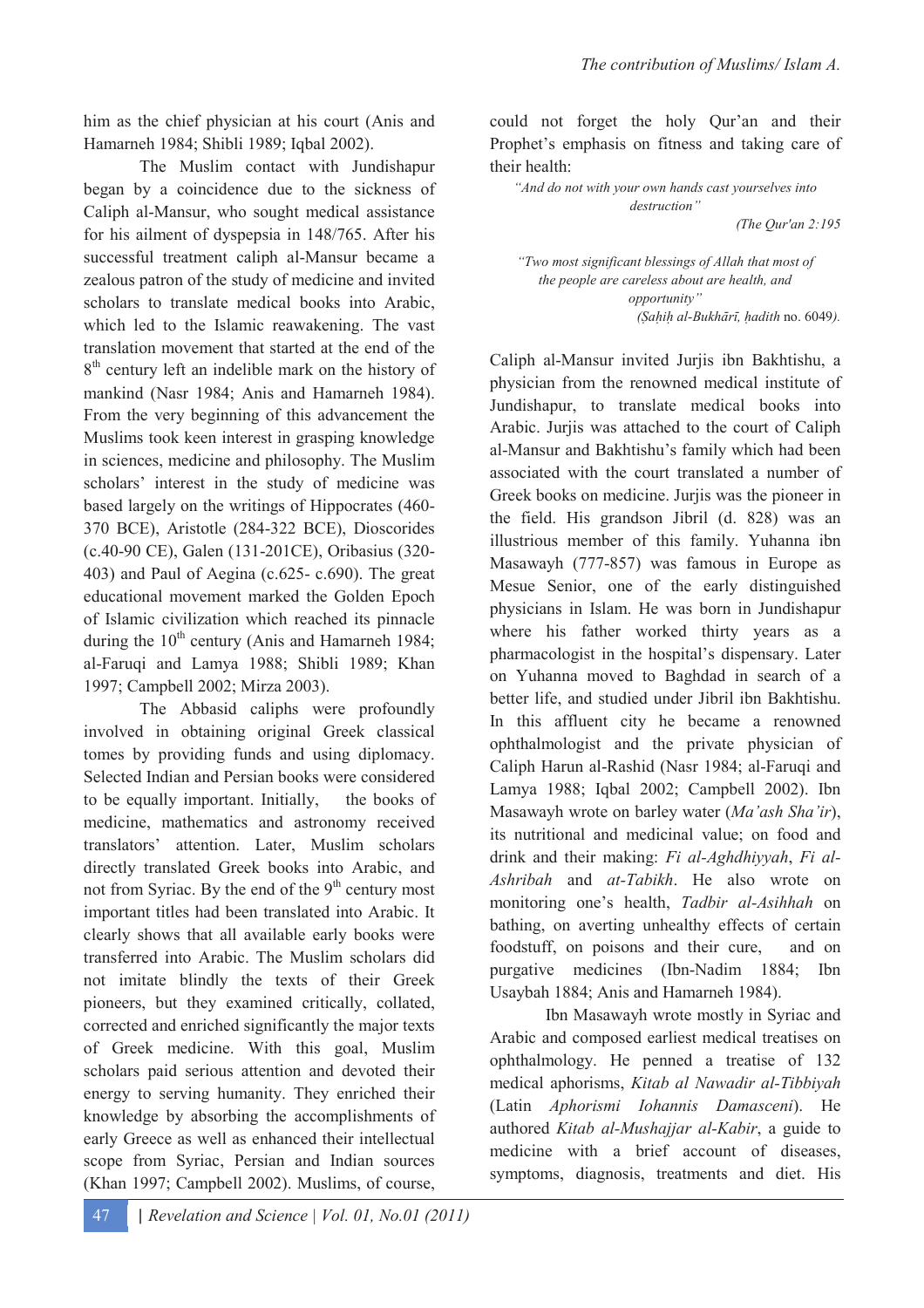earliest treatise, *Daghal al-'ain* (Disorder of the Eye) is still extant. He is credited with one more work on ophthalmology, *Marifat mihnat alkahhalin* (*Knowledge of the Oculist Examination*). Ibn Masawayh had three sons, among them Yuhanna gained recognition in his field. Caliph Harun Rashid established a specialist hospital in Baghdad and Yuhanna was appointed its superintendent and also directed by the caliph to supervise translations (Ibn Usaybah 1882; Nasr 1984; Al-Faruqi and Lamya 1988; Shibli 1989).

Hunayn ibn Ishaq (809-877) or Abu Zeid ibn Ibadi (Johannitius Onan and Humainus) was a money changer's son born in Hira, a famous city in Iraq. He went to Baghdad and joined the circle of Yuhanna ibn Masawayh, the leading physician of the time. Soon Hunayn lost his confidence when his tutor reprimanded him that a money-changer would always be a money-changer not a physician. Due to this sarcastic remark he went to Alexandria to master Greek, essential for the study of medicine in those days. Hunayn learned Arabic from Khalil Basri and also became expert in Persian; all that made him a respected scholar (Nasr 1984; Shibli 1989; Helaine 1997; Campbell 2002; Mirza 2003). Caliph al-Ma'mun invited him to Baghdad, showered on him rich gifts and appointed him as translator in Bayt al-Hikma. Hunayn precisely translated Galen's *Departibus artis medicativae* (On the Parts of Medicine- *Fi Ajza' al-Tib*) book on medicine. He wrote *kitab al-Masa'il fil Ayn*, an original work on eye diseases. He also rendered his own version of *Al-magest* into Arabic. In search of books Hunayn travelled in Asia Minor, Syria, Palestine, Egypt and Alexandria. At the age of forty-eight he rendered into Arabic 21 books and treatises of Galen. Hunayn compiled the first draft of *Risalat Hunayn Ibn Ishaq ila Ali Ibn Yahya fi Dhikr ma Turjima min kutub Jalinus bi 'Ilmih wa-ba'd ma'lam Yutarjam* (Missive to Ali) (Anis and Hamarneh 1984; Nasr 1984; al-Faruqi and Lamya 1988; Shibli 1989; Sarton 1993; Campbell 2002; Mirza 2003).

 Isa ibn Yahya assisted Hunayn in rendering into Arabic the books of Hippocrates in which Hunayn translated seven and Isa, his student, rendered three books; another student, Hubaysh ibn al-Hasan al-A'sam (d.912), helped him in translating Galen's *De anatomicis administrationibus* (On Anatomical Procedures; *Fi 'Amal al-Tashrih*), which consists of fifteen books. Hubaysh also completed Hunayn's *Ars Parva*, *al-Masa'il fit-Tibb lil Muta'allimin* known in Latin as *Isagoge Johannitius*. It is noteworthy that Hunayn's translation school gave a firm basis to Arabic medicine and allied sciences (Nasr 1984; Anis and Hamarneh 1984; Shibli 1989).

Isa ibn Ali, also known as Jesu Haly, was a Christian and a student of Hunayn ibn Ishaq who practised ophthalmology in Baghdad in the  $9<sup>th</sup>$ century. He wrote an original book entitled *Tadhkirat al-kahhalin* on ophthalmology. It consists of three parts: the first part illustrates ophthalmic anatomy and physiology, the second part explains the external eye diseases, and the third part examines the internal eye infections. It is a comprehensive work based on his personal experience in which he recorded 130 eye diseases and 143 drugs. He also translated Greek books into Arabic (Nasr 1984; Campbell 2002).

Abu al-Hasan Ali ibn Sahl Rabban al-Tabari (c.810- c.861) was a renowned physician of his time who compiled an encyclopaedia of medicine with particular reference to paediatrics and child development. He pointed out the gravity of tuberculosis and explained its adverse affects. For *Firdaus al-Hikmah* (Paradise of Wisdom), al-Tabari consulted many famous Ayurvedic and Greek tomes as his source material and included the Indian system of medicine in his book (Nasr 1984; Anis and Hamarneh 1984; al-Faruqi and Lamya 1988; Khan 1990; Campbell 2002; Mirza 2003). He translated it into Syriac. Only two of his books *Firdaus al-Hikmah* and *Kitab al-Din-w-Daulat* (241/855) were dedicated to Caliph al-Mutawakkil (847-861). His major books are *Firdaus al-Hikmah, Tuhfat al-Muluk* (The King's Present); *Kitab al-Din-w-Daulat* (Book of Religion and State); *Hafzh al-Sihhah* (The Book for Preservation of Health); *Kitab al-Ruqa* (Book of Magic or Amulets); *Kitab fi al-Hijamah* (Treatise on Cupping); and *Kitab fi Tartib al- 'Ardhiyah* (Treatise on the Preparation of Food) (Nasr 1984; Al-Faruqi and Lamya 1988; Khan 1990).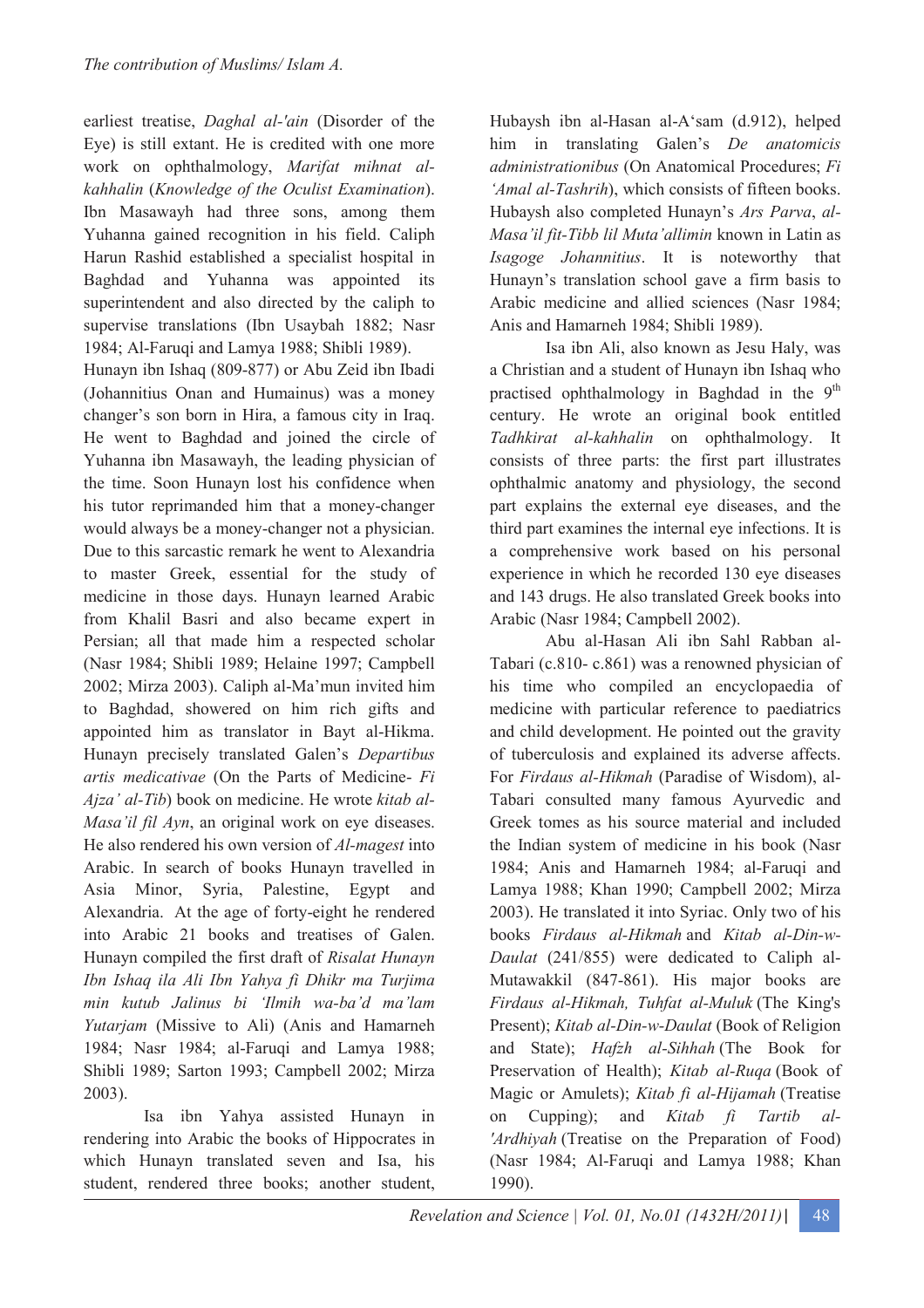Abu Yusuf Yaqub ibn Ishaq al-Kindi (c. 185/801 c. 260/873), was popular as al-Kindi, but also known as Alkindus in the West. He was renowned as 'the philosopher' of Islam who contributed to medicine and science (Nasr 1984; Campbell 2002). He held high esteem in the court of al-Ma'mun and al-Mu'tasim and became a celebrated physician, philosopher, astronomer and mathematician. He was a prolific writer and penned over two hundred encyclopaedic books, including twenty-two on medicine. Gerard of Cremona (d.1187) translated his books into Latin, including *Risalah dar Tanjim*, *Ikhtiyarat al-Ayyam*, *Ilahyat-e-Aristu*, *al-Mosiqa*, *Mad-w-Jazr*, and *Aduiyah Murakkaba*. His books include *Kitab Kimiya al-'Itr* (*Book of the Chemistry of Perfume)* and *Kitab fi Isti'mal al- 'Adad al-Hindi* (*On the Use of the Indian Numerals)* (Nasr 1984; Campbell 2002; Mirza 2003).

Abu Bakr Muhammad ibn Zakriya ar-Razi (841-924) known in the west as Rhazes and Albubator was born in the city of Al-Rayy, worked as a chemist and pursued his study of medicine to become a distinguished physician. He was an intellectual and the most innovative of all the Muslim physicians. He became superintendent in the hospital of Baghdad. Due to his towering personality and stature he was known among his contemporaries as 'The Experienced" (Nasr 1984; Khan 1997; Campbell 2002). He was one of the most profound and prolific writers of his age, and left voluminous writings. He wrote 237 books but most of them are extinct. Ar-Razi's book *al-Kitab al-Mansuri* was dedicated to al-Mansur, the prince of Khurasan. Gerard of Cremona rendered this work into Latin with the title *Liber ad Almansorem* in which on the topics of anatomy and physiology Ar-Razi followed a similar approach to those of Hippocrates, Galen and Oribasius (Nasr 1984; Campbell 2002; Mirza 2003). He put forward an exclusive study of the various organs of the body, and contributed a chapter on the theme of maintaining health and another on the diets and the drugs and their effect on the human body. He mentions the exceptional taste of certain foods, drinks and medicine whether sweet, sour, bitter or severe. He classifies the attributes of medicine into two---theory ('*ilm*) and practice ('*amal*). The last

part he devotes to patients' care during the recuperating period. He wrote *al-Tibb ar-Ruhani*, spiritual cure, in which he examines the rational and visionary nature of mankind, and the issues akin to human sufferings, weaknesses, happiness, desire, annovance, pain, greed, intoxication, virtues and death. Ar-Razi was so insightful in his practical knowledge that he dived deep into human psyche, its intricacies where he validated the significance of psychotherapy and psychology as two essential areas of the healing art. His book on medicine became a textbook in the medical institutions of Europe for over a century (Anis and Hamarneh 1984).

*Kitab Al-Hawi fit Tibb* (Liber Continens), the most celebrated encyclopedia on medicine and surgery included a brief account of the art of science and medicine in twenty-five treatises. It contains the topics related to pharmacy in the healing art, *material medica* placed in an alphabetical order, combined medicines, prescribed pharmaceutical dosages and toxicology. It contained many medical formulas, experimented prescriptions that affected 'medical treatment' in Islam and in the West (Ar-Razi 1967; Anis and Hamarneh 1984). His book *Kitab fi al-jadari waal-hasbah* on Smallpox and Measles was twice translated into Latin in the 18th century. This book was also translated into English by W. A. Greenhill, (London: Sydenham Society, 1848), and in various other European languages. Smallpox and Measles were earlier known together, but Ar-Razi's careful observation noticed dissimilarities in appearance of the skin abscesses as well as the physical symptoms. He rightly recommended that they were indeed two different diseases. The World Health Organization (WHO), May 1970 Bulletin praised Ar-Razi in these words: "His writings on smallpox and measles show originality and accuracy, and his essay on infectious diseases was the first scientific treatise on the subject" (Hopkins 1983; Fenner et al. 1988; Al-Ghazal 2003; Rashed 2009).

 Ar-Razi's *Taqsim-al-Ilal* (Division of Diseases) was circulated in Europe in a Latin version by Gerard of Cremona. In *al-Ifrat fi alhimyah*, he elucidates that excess in fasting or dieting is detrimental to health. His famous books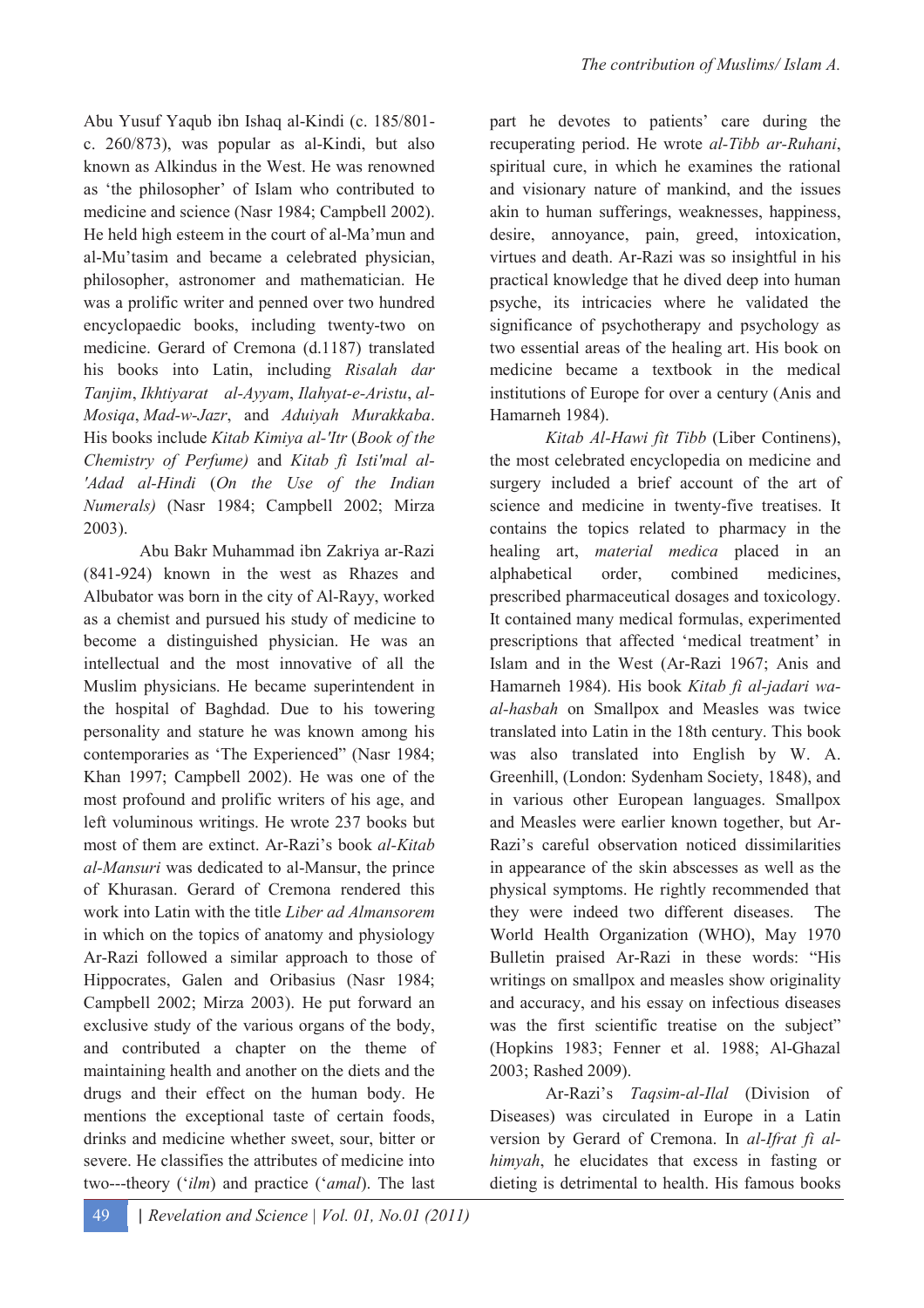are *Kitab-fi-Haeyat-al-Ain*, *Kitab-fi-Haeyat-al-Kabad*, *Kitab-fi-Haeyat-al-Asneen*, *Kitab-fi-Haeyat-al-Qalb*, *Kitab-fi-Haeyat-al-Samq*, *Kitabfi-Haeyat-al-Mafassil*, *Jami-fi-al-Tib*, *Maqalah fi al-Hasat fi Kuli wa al-Mathana*, *Kitab-al-'Ilaj al-Ghoraba*, *Bar al-Sa'ah,* and *al-Taqseem wa al-Takhsir* (Anis and Hamarneh 1984; Nasr 1984; Campbell 2002; Haque 2005).

Yahy ibn Khalid Barmaki was an admirer and supporter of the Abbasids and as the prime minister of Harun Rashid sent someone to bring traditional Ayurvedic medicine from India. He invited renowned Indian physicians: Manka al-Hindi, Sali and Ibn Dahan arrived in Baghdad. Manka translated medical books from Sanskrit into Arabic and Persian. Ibn Dahan was appointed as superintendent of the Bramkah hospital in Baghdad (Ibn-Nadim 1884; Usaybah 1884; Shibli 1989). In those days there were many hospitals in Baghdad but only Bramkah hospital had an Indian physician, who was elevated to the rank of its superintendent. Yahya appointed Manka for the translation of Sushruta's *Samhita*, a comprehensive book on the eight branches of Ayurvedic medicine and surgery. It gives a wide description of drugs of animal, plant and mineral origin. This classical tome was kept in each hospital as a source book of Pharmacopoeia (Ibn Nadim 1884; Nasr 1984; Shibli 1989).

# **Chemistry**

The Arabic word *Al-kimia*' and its Latin cognate *'Chem'*, the precursor of modern 'chemistry' are derived from the ancient Greek word '*Chemeia*'. Prior to the rise of Islamic civilization, the subject of alchemy and its basic characteristics was well established by the ancient Hellenistic sages. From the very beginning Muslim scholars worked on the alchemical principle formulated by the Alexandrians and further restructured it and aligned it with their own interest and need of the time (Nasr 1984; Shibli 1989). The knowledge of alchemy was as a result considered as supernatural science that dealt with the attributes of matter whose origin could not be visualized by the senses. The development of Islamic alchemy was begun in the  $7<sup>th</sup>$  century with the writings of Prince Khalid bin Yazid who translated Greek books on

chemistry into Arabic. Ibn Nadim recorded four books of Khalid, namely *Kitab al-Hararat*, *Kitab al-Sahifat al-Kabir*, *Kitab al-Sahifat al-Saghir*, and *Kitab Wasiyya il'l Ibnuhu fi'l San'a* (Ibn-Nadim 1884; Nasr 1984; Shibli 1989).

Abu Musa Jabir ibn Hayyan (721- c. 815), with his name Latinized as Geber in the West was the father of Muslim alchemy at Baghdad. He was not only universally recognized in the Muslim world but in the West as well. Jabir's science of *alkimiya,* from which both Arabic words 'alchemy' and 'chemistry' stem, was based upon the Hellenistic view that all metals are basically the identical matter, but with varying impurities. His writing encompasses different areas including philosophy, linguistics, astrology, magic, cosmology, theology, metaphysics, the liberal arts, medicine, agriculture, and technology (Nasr 1984; al-Faruqi and Lamya 1988; Iqbal 2002; Turner 200). But the predominant discipline is alchemy where he provides a rational basis for the expansion of chemistry and pharmacy. He was the founder of experimental chemistry, and was outstanding in his laboratory work by examining and analyzing a great many substances. He was a good innovator and credited with many crafts like preserving leather (tanning), dyeing, waterproofing cloth, mining and oil purification**.** In his laboratory Jabir ibn Hayyan used various experiments like evaporation, distillation, crystallization, sublimation, filtration, melting, condensation, and dissolution. Jabir was the first to prepare sulphuric acid by distillation, and he prepared mercury oxide and nitric acid. He distilled hydrochloric acid, and was the first to discover caustic soda, as well as the first to regain silver nitrate. He prepared mercury chloride, and also invented aqua regia that could dissolve gold (Nasr 1984; al-Faruqi and Lamya 1988; Turner 2002).

According to Ibn Nadim, Jabir wrote 306 books on chemistry, but most of them have vanished, still eighty of these are preserved in various libraries. Most of his books were translated into Latin in the  $12<sup>th</sup>$  century by Robert Alshestry (d. 1144), Girard Alcremony (d.1187) and others. These works stand for the base from which the modern science of chemistry was launched to the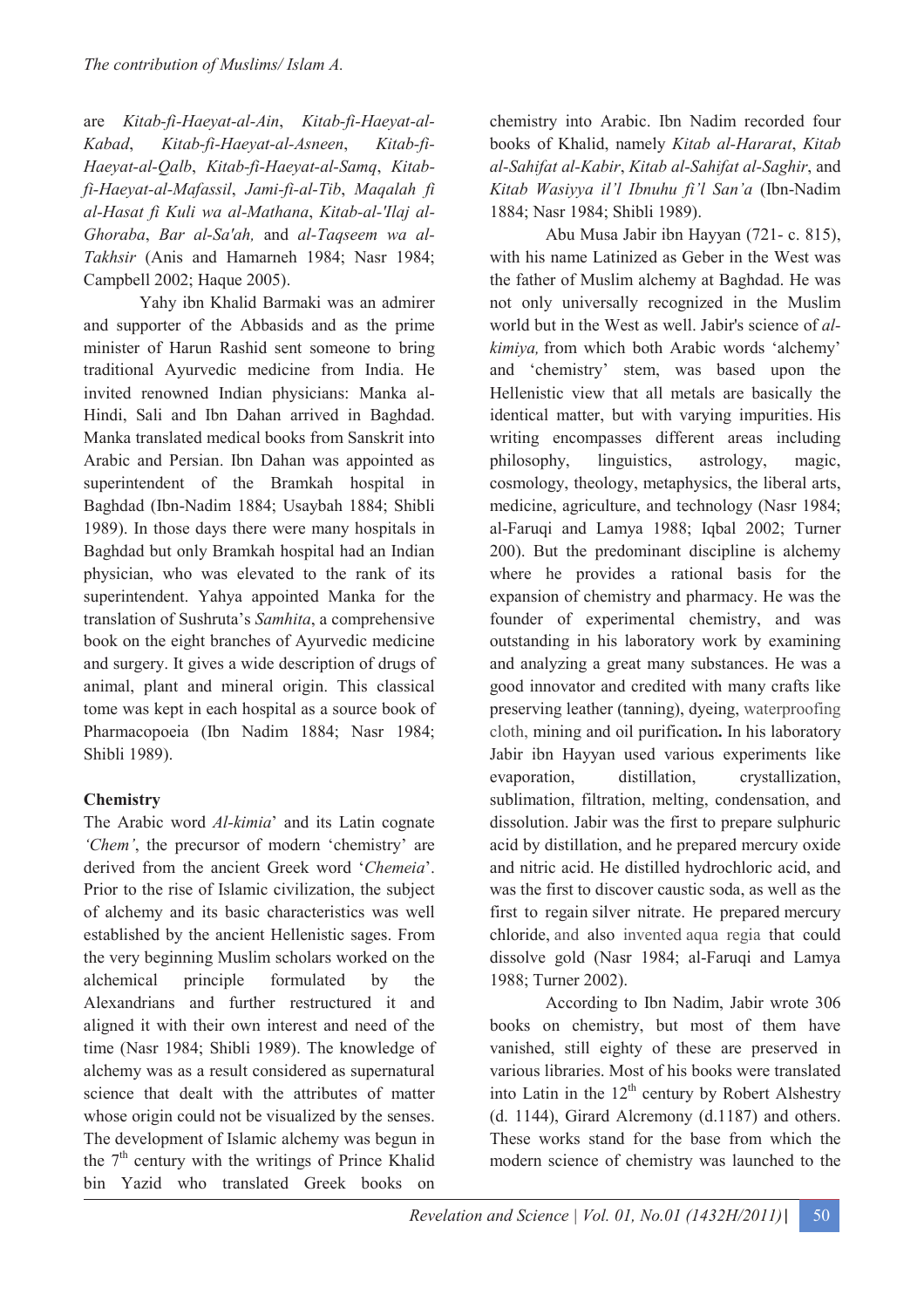entire world (Nasr 1984; al-Faruqi and Lamya 1988).

Abu Bakr Muhammad ibn Zakriya ar-Razi (in Latin Rhazes) mentioned above for his medical advances, was equally renowned in the field of alchemy too. He gave more preference to experimental chemistry rather than theoretical and magical style. He developed sutures made from animal skin known as "Al-Qissab" and was the first to make mercury ointment. He evolved wonderful methods of distillation and extraction, which have led to his finding of sulphuric acid by dry distillation of vitriol (al-zajat) and alcohol (Nasr 1984). In his book *Sirr al-Asrar* (the Latin *Liber Secretorum bubacaris*), ar-Razi divides his subject matter into three categories: the first, on the acquaintance and identification of drugs from plant, animal, and mineral origins and its use in treatment; the second, understanding of equipment and tools used; the third, the familiarity of the seven alchemical procedures and techniques like sublimation and condensation of mercury, precipitation of sulphur and arsenic, calcinations of minerals, salts, glass, talc, shells, and waxing. Ar-Razi used refined laboratory utensils like beakers, funnels, flasks, casseroles, naphtha lamps, smelting furnaces and many others that led to the manufacture of modern day scientific laboratory equipments (Nasr 1984). His alchemical texts: *al-Asrar* (the Secrets), and *Sirr al-Asrar* (Secret of Secrets), are the most famous of his alchemical works. According to Ibn Nadim, ar-Razi's alchemical writings number 115 books and 30 epistles, most of them on natural sciences and the healing arts, including commentaries, abstracts, and refutations. In fact, it is clear that Jabir ibn Hayyan and Abu Bakr Muhammad Zakriya ar-Razi fully deserve their place in the launching of investigational techniques and procedures in the field of modern chemistry. It was these expansions that played a significant role in setting the place for the chemistry of the modern days (Anis and Hamarneh 1984; Nasr 1984; Turner 2002).

# **Geography**

Born in Cyrene, *Eratosthenes (c. 276-195 BCE)* initiated the study of the art of geography in the schools of Greece. He was the first to use the word 'geography' and initiated it as a new discipline. He employed a special technique to measure longitude and latitude, and accurately calculated the circumference of the earth. He precisely calculated the distance from the earth to the sun and drew a world map based on the known world Furthermore, this study of geography was advanced by Hipparchus (c.190-c.120 BCE) and subsequently boosted by Strabo (63 BCEca.24CE), a Greek geographer who travelled far and wide. He wrote *Geographica*, a seventeenvolume book giving a vivid description of people and places familiar to his age (al-Masudi 1967; Shibli 1989). Marinus (ca. 70-130 CE) was famous for the development of mathematical geography. He drew coloured maps and extended a system of seafaring chart and allocated to each place its proper latitude and longitude with balance spacing for lines. The most profound scholar of the period was Ptolemy who sent researchers to different parts of the world for data collection. They travelled to distant lands and gathered data on countries, people, seas and rivers. In the light of these accounts Ptolemy wrote his famous book *Geographiae*, an analytical geographical account in which he plotted the earth's regions, their virtual positions, the range between two points, and the latitude and longitude of various cities (al-Masudi 1967; Eames 2009). On the initiative of Yaqub al-Kindi, Ptolemy's work was rendered into Arabic first, but the translation was not up to the desired standard. Later Thabit ibn Qurrah precisely rendered it again (Shibli 1989).

Muslim scholars learnt the art of geography from the writings of classical Greek scholars particularly through the study of Ptolemy's *Geographiae*. The Greek geographers and mariners inspired the Muslim zest for exploring the world. Learning their expertise and navigational lore concerning distant lands encouraged Muslim geographers to write their own accounts regarding the world (Nasr 1984; Turner 2002). Apart from this, rapid progress of Islam and Muslims' commercial activities around the globe also encouraged them to enhance their knowledge of geography. They sharpened much their understanding of geography for a long journey to their annual haj pilgrimage to Makkah. They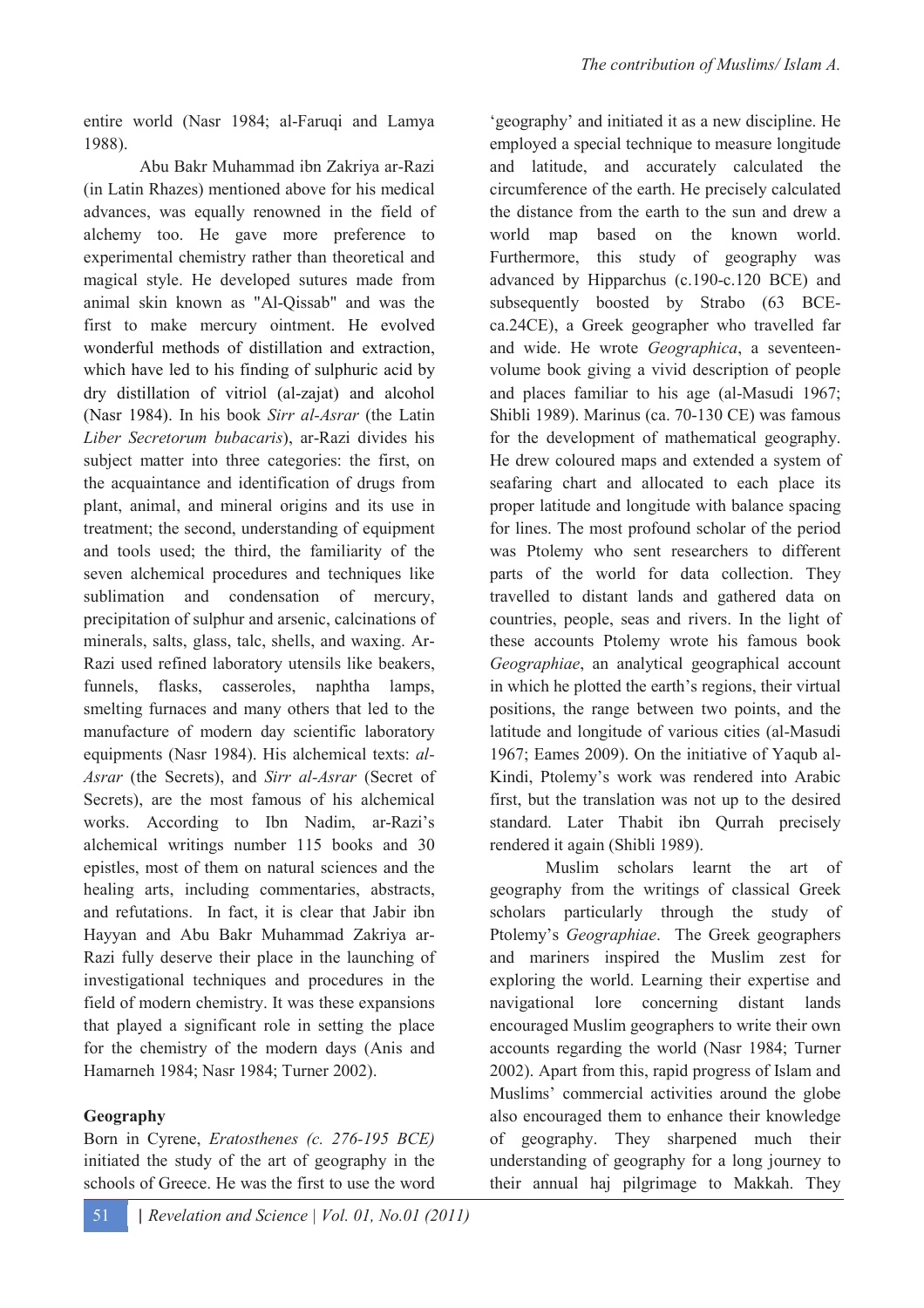explored and learnt the exact direction of *qibla* from every corner of the globe. Geography in Islam was directly linked to astronomy because they calculated longitude and latitude. Early in the eighth century Muslim geographers drew much geographical knowledge by travelling to distant lands due to lucrative commercial traffic by land route or by sea. They recorded accounts of the lands, people, customs and cultures they met with on their voyages to the Mediterranean Sea, the Indian Ocean, Southeast Asia, China and Africa (Nasr 1984; al-Faruqi and Lamya 1988; Turner 2000).

The first Muslim geographer Hisham al-Kalbi (747-819/821) was born in Kufa and lived in Baghdad during the caliphate of al-Mahdi. Al-Kalbi was expert in Arabic, had good knowledge of Aramaic, Pahlavi, and South Arabian dialects. He wrote many books in different fields and subjects (Nasr 1984; Turner 2002). Muhammad ibn Musa al-Khwarizmi, the noted mathematician and astronomer, worked on geography too. His *Kitab Surat-al-Ard* (*Book of the Shape of the Earth, with its cities, mountains, seas, all the islands and rivers*) triggered Muslims' keen interest in geography. The book is an improved version of Ptolemy's *Geographiae* together with maps. Al- Khwarizmi corrected the data for the length of the Mediterranean Sea and the location (degrees of longitude) of the cities in Asia and Africa (Nasr 1984; al-Faruqi and Lamya 1988; Turner 2000).

Sulaiman al-Tajir's *Akhbar al-Sin wal Hind* (c. 237/851) was later edited and updated in 916 CE by Abu Zaid Hasan al-Sirafi under the title *Silsilat al-Tawarikh* (Hourani 1963; Tibbetts 1979; Khan 1997). This earliest known Muslim account on the entire region of South-Southeast Asia to China is often claimed to be anonymous, and without a title. It is mainly concerned with maritime activities of the maritime kingdoms stretching from India to China with particular reference to Khanfu Port. Yet it also deals with the history of the rajas of Sindh and India, as well as the socio-economic, cultural, political and religious life of the region including local traits, customs and habits of the people (Hourani 1963; Tibbetts 1979; Khan 1997).

Abul Qasim Ubaidullah Ibn Khurdadhbih's *Kitab al-Masalik wal Mamalik* (c.205-300/ c.805-912) (The Book of Roads and Kingdoms) deals mainly with the important land and sea trade routes. Ibn Khurdadhbih was director-general of posts and information at Baghdad and had a chance to meet merchants from different countries who arrived at Baghdad. He maintained that he rendered into Arabic Ptolemy's geographical treatise (al-Faruqi and Lamya 1988). He was considered as the father of Islamic geography. A part of his book deals with mathematical and physical geography, while another discusses the land and sea routes. It also gives a graphic picture of seas and mountains; sources of the major rivers including the report of India and Central Asia. It is the only book which gives the information of the massacre of foreigners including Arabs and Jews under rebel Huangchao forces in 878 at Canton port in China (Hourani 1963). He records the huge trade in the Indian Ocean up to China and gives the distance between the cities. It provides significant information about the Hindu caste system, as well as the various races and religions of India (Hourani 1963; Tibbetts 1979; Khan 1997).

Buzurg ibn Shahriyar al-Ramhurmuzi's *Ajaib al-Hind* (c.339/950), is a treasure house of information on the coastal cities of India and China. Its author being a ship's captain collected sailor's tales from Arabia, Siraf, India, Sri Lanka, the Malay Archipelago and China. He records the accounts of his voyages to the Indian and Chinese regions, including various islands in Southeast Asia. Al-Ramhurmuzi gives interesting stories related to the islands of Southeast Asia and has much to say about the region's spice trade. He also provides a vivid description of the people's life in Southeast Asia (Hourani 1963; Tibbetts 1979; Khan 1997).

Abul Hasan Ali ibn Husain al-Masudi, author of *Muruj al-Dhahab wa- Ma'adin al-Jawhar* (d. 345/ 956), is known as Herodotus of the Arabs because he combined history with scientific geography. He prepared a world map, and travelled widely in Spain, Russia, Persia, Central Asia, India, Zanzibar, Near East and the Muslim world (Hourani 1963; Tibbetts 1979; al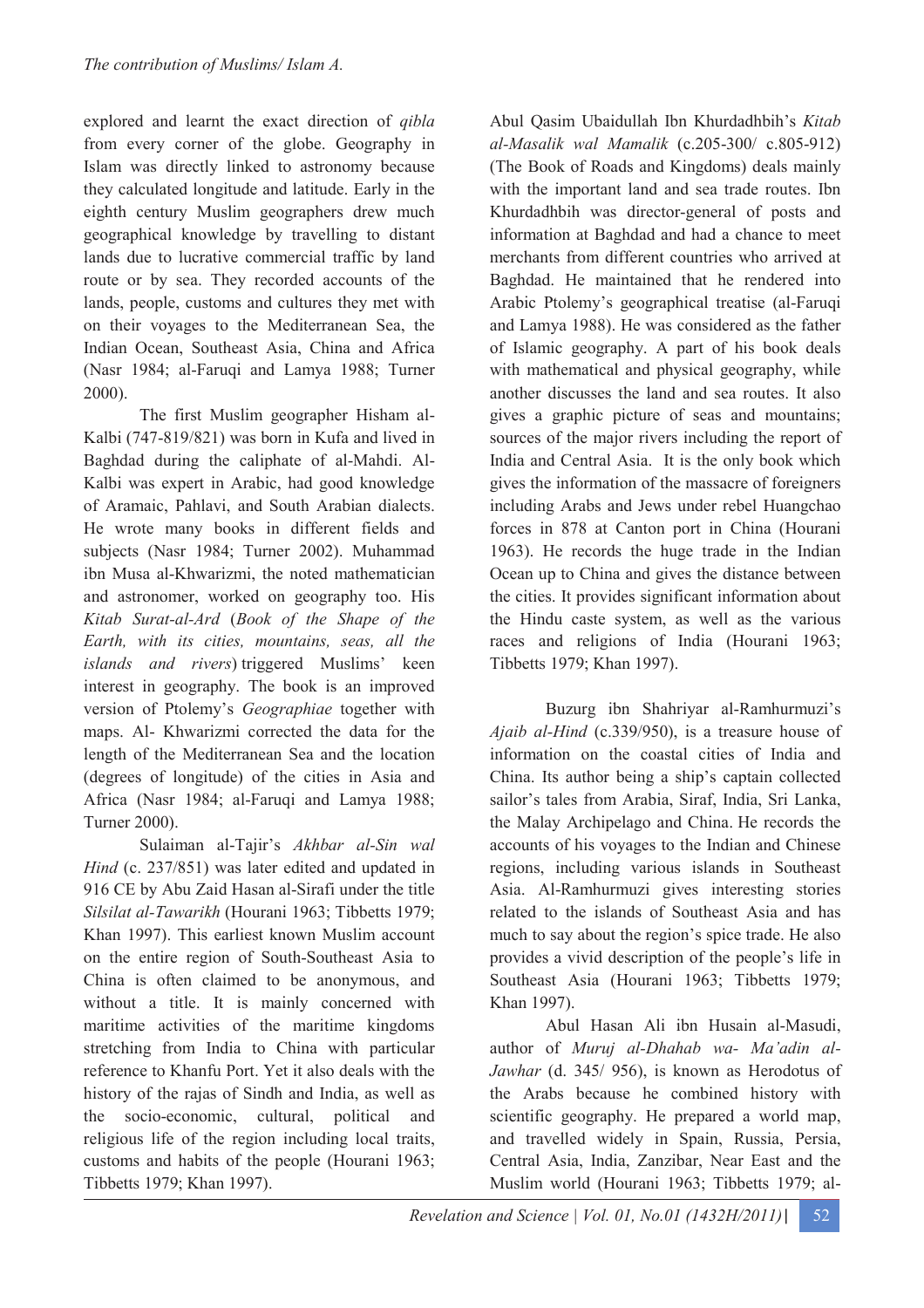Faruqi and Lamya 1988; Khan 1997). He gives much information about piracy in the eastern seas, Sarandip (Sri Lanka), and the Straits of Malacca including the China Sea. Al-Masudi visited Sindh and Multan in 915 CE as well as other regions like Gujarat and Chimure, and records personal observations and experiences. He also deals with the history of the Hindu Rajas of India and the Muslim rulers of Sindh, including a detailed description of their genealogy, military power, and local customs and traits (Hourani 1963; Tibbetts 1979; Khan 1997).

Abu Ishaq Ibrahim al-Farsi al-Istakhri, author of *Kitab Masalik al-Mamalik* (d. 340/951) travelled widely in a number of countries, including India, where he met his contemporary Ibn Hauqal. In his book al-Istakhri drew a world map including Sindh because he visited the region in 951. Apart from the socio-political and cultural aspects of the region he left valuable information about its climate, vegetation and agricultural products. Al-Istakhri left an example of map making and success in cartography (Hourani 1963; al-Faruqi and Lamya 1988; Tibbetts 1979; Khan 1997).

# **Impact of Islamic Civilization on Western Civilization**

To gauge the impact of the Islamic civilization on the Western civilization in the field of science we may cast a quick glance at the history of Spain and Sicily. These countries in particular witnessed two and a half centuries of Muslims' discoveries in the field of medicine, natural sciences, mathematics and theology. In the beginning monks in Spain were fascinated by these sciences: Rabi bin Zayed studied astrology and wrote a book in Arabic in the middle of the  $10^{th}$  century (Dunlop 1988; Russell 1990; Siddiqui 1995). Similarly Bishop Atto of Vich developed his interest in mathematics. Subsequently, the Christians residing outside Spain were very much eager to gain knowledge developed by the Muslims. John of Lorraine, a monk who visited Cordoba in 953, spent three years there studying astrology and astrophysics. In Spain, Gerbert of Aurillac learnt al-Khwarizmi's numerology and Pedro Alfonso studied medicine and astrophysics respectively. Subsequently,

Alfonso wrote a book on astrophysics and also drew up a map on the basis of geographical books written by the Muslims (Dunlop 1988; Siddiqui 1995; Campbell 2002).

Soon the Europeans developed great interest in the disciplines developed by the Muslims. They established translation bureaus both at Toledo in 1135 and in Seville. Books in the field of science, mathematics, astrophysics, physics, chemistry, astronomy and medicine were also translated. The famous European translators were Gerard of Cremona, Adelard of Bath (d. 1150), Michael Scot (d. 1235), Hermann Contractus, Petter de Gallego, Egidiode Thebaldis and Judah bin Moses etc (Siddiqui 1995; Campbell 2002).

Both Michael Scot and Adelard of Bath received much fame due to their translations of books from Arabic to Latin. Michael Scot rendered Averroes's commentary on Aristotle, whereas Adelard translated Euclid's book 'Element' into Latin from its Arabic version because the original Latin version had been lost. The second famous translation bureau after Toledo was at Seville, established by King Alfonso in 1252. In this centre many of the scientific books written by Muslims were rendered into Greek. The third translation bureau was established at Salerno during the  $11<sup>th</sup>$ century. This institute was mainly famous for translating medical books written by Muslim scholars (Dunlop 1988; Siddiqui 1995; Campbell 2002).

These translation works of the Muslims scholars and scientists had been carried out both at the institutional as well as individual levels spread over Portugal and Italy. The renaissance of knowledge and learning continued with the establishment of universities throughout Europe. Apart from local languages they also used Arabic as a medium of instruction in some of their universities (Dunlop 1988; Siddiqui 1995; Campbell 2002). The people of Europe had greatly benefited from interest in knowledge and learning during Renaissance. Renaissance enabled them to become acquainted with and benefit from the scientific knowledge developed by the Muslims. An idea of the profound impact of the Islamic civilization on the Western civilization can also be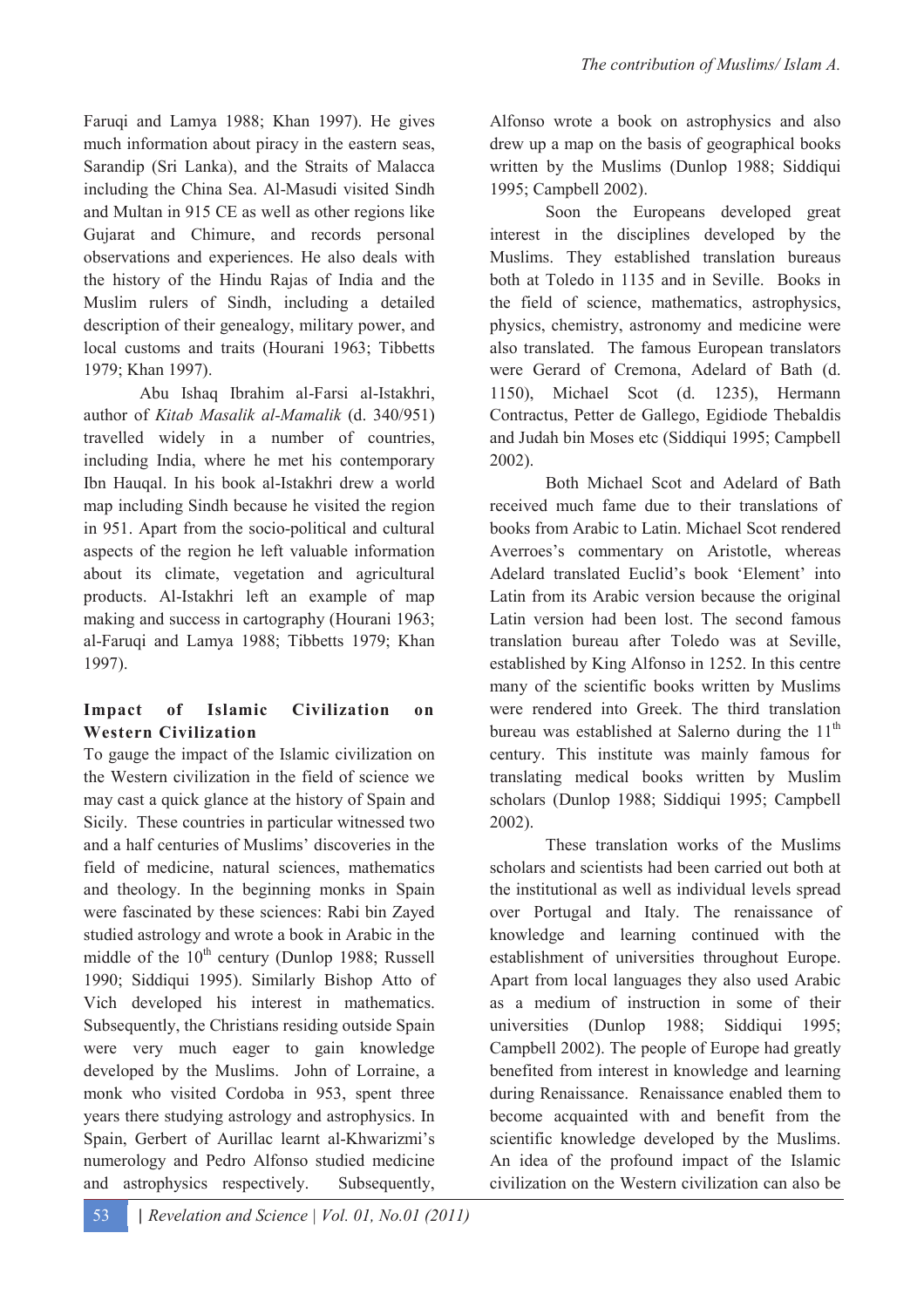had by the fact that many Arabic words became part of the everyday vocabulary of the Westerners. For example, the Spanish and the Portuguese languages contain hundreds of Arabic words (Dunlop 1988; Siddiqui 1995; Campbell 2002).

# **Conclusion**

The Muslim contribution to science and medicine comprises, first, bringing to light (a) the work of ancient Greek scholars in the field of science, and (b) bringing to the knowledge of Europe the works of Indian men of science, especially in mathematics, astronomy and medicine. Through their translation of classical texts in Latin and Sanskrit, the Muslim scholars gave impetus to further research and thinking related to the questions of science. It is a pity that their works were not known outside the circle of dedicated students of science.

Muslims acquired the diverse cultural heritage of Asia, Greece, Rome and Byzantium as well as India. They preserved and altered much of this cultural heritage according to Islamic norms and values. The most valuable contribution of Muslims was in the fields of medicine, astronomy, mathematics and natural sciences. The multi-ethnic and multilingual elite community that included Christians, Jews and Muslims were the pioneers of translation movement of the classical scientific books. The success of this amazing scientific association and broad-mindedness of rulers of the time paved the way for the Islamic reawakening. It is the Islamic civilization that paved the way for the West's revolutionary achievements in science.

We can gauge the importance of science and quest for knowledge under the Abbasids with the intellectual revolution that came in the wake of translation work promoted by al-Ma'mun. He encouraged people to bring books to him and exchanged them for their weight in gold. With this enthusiasm, within a short period, Muslims successfully transferred all kinds of extant knowledge at that time into Arabic. Soon Arabic became the language of Islam and science and many scientific terms current in today's science are borrowings from Arabic. Some of the ancient classical tomes owe their survival to Muslim scholars and rulers.

Furthermore, science and medicine thrived for two centuries in the Abbasid caliphate. However, the latter Abbasid period has shown a markedly slackened intellectual zeal for science. The causes of this slump might be cultural and difficult to isolate: the absence of stable government and court patronage, the fall of some kingdoms and the lack of suitable environment that resulted for it, sectarian intolerance, luxury loving courts and sycophancy they encouraged; the decline of Muslim power in different countries, and rise of nationalism leading to the narrowing of horizons.

Nevertheless, from the  $8<sup>th</sup>$  to the middle of the  $10<sup>th</sup>$  century the intellectual legacies of the Muslims and their contributions to various fields of science left an enormous impact upon the people. The legacy of Islam found its appearance in renaissance in Europe, in the  $14<sup>th</sup>$  to  $16<sup>th</sup>$ centuries. Prejudice in the West in later centuries not only tried to minimize the Muslims' contribution to different sciences, but also distorted the names of the original scientists beyond recognition. For example, Bertrand Russell remarks:

*Arabic philosophy is not important as original thought. Men like Avicenna and Averroes are essentially commentators. Speaking generally, the views of more scientific philosophers come from Aristotle and the Neoplatonists in logic and metaphysics, from Galen in medicine, from Greek and Indian sources in mathematics and astronomy, and among mystics religious philosophy has also an admixture of old Persian beliefs. Writers in Arabic showed some originality in mathematics and in chemistry---in the latter case, as an intellectual result of alchemical researches. Mohammedan civilization in its great days was admirable in the arts and in many technical ways, but it showed no capacity for independent speculation in theoretical matters. Its importance, which must not be underrated, is as a transmitter. Between ancient and modern European civilization, the dark ages intervened. The Mohammedans and the Byzantines, while lacking the intellectual energy required for innovation, preserved the apparatus of civilization----education, books, and learned leisure. Both stimulated the West when it emerged from barbarism---the Mohammedan chiefly in thirteenth century, the Byzantines chiefly in the fifteenth. In each case the stimulus produced new thought better than any produced by the transmitters-- ---in the one case scholasticism, in the other the Renaissance (which however had other causes also)*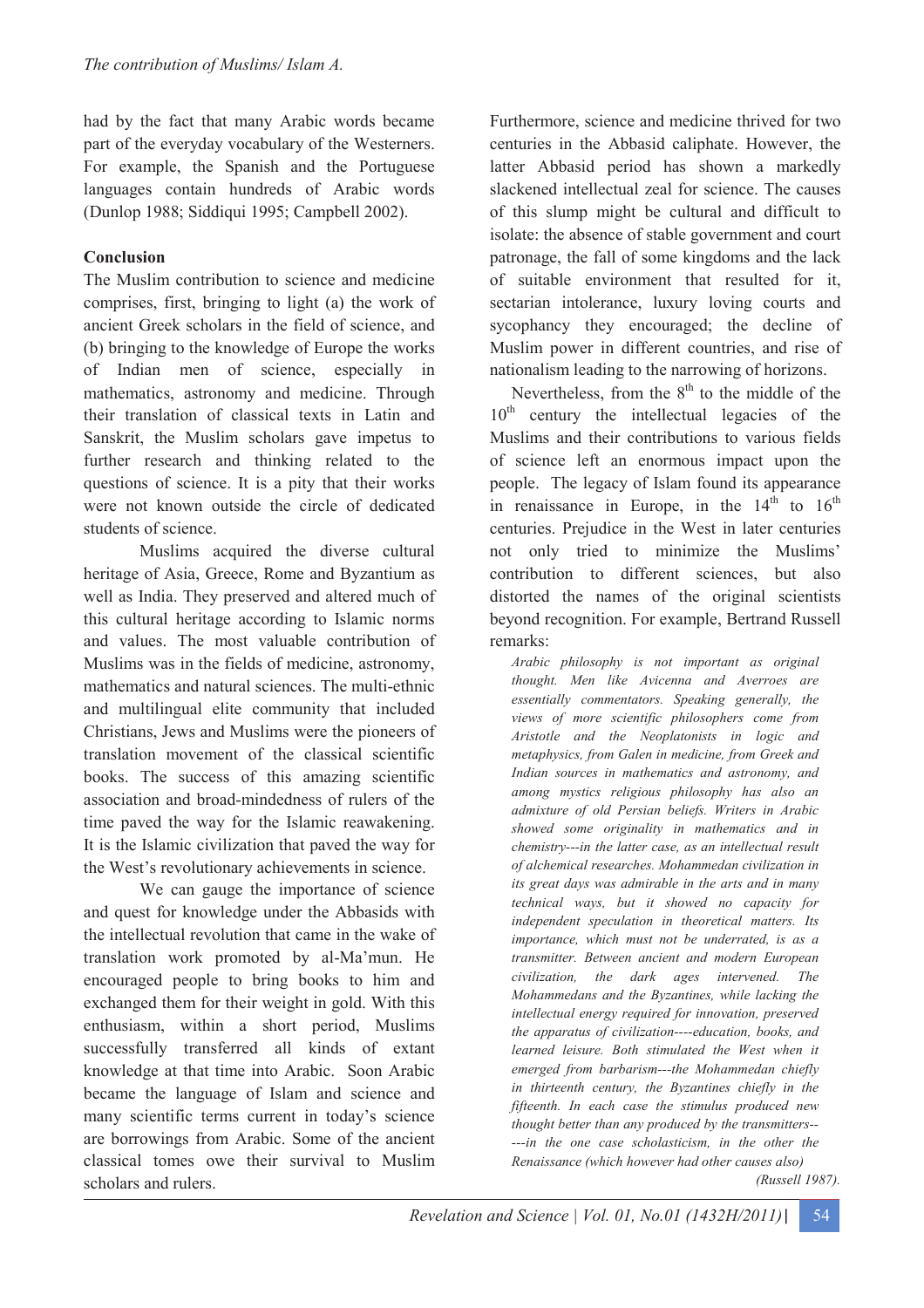It is only in recent years that the work of Muslim scientists is being accorded its due place in the development of science. Indeed, the Muslims cannot ever forget their Prophet's emphasis on the pursuit of knowledge.

*"Whosoever travel to seek knowledge, Allah establishes for him a way to the paradise; and angels cover him under their wings with a view to facilitating the task for the seeker of knowledge; and for the knowledgeable all that is in the heavens and on the earth including fish in the water pray to Allah for his forgivenesss."* 

*(Sunan al-Termidhiyi, hadith no. 2646)* 

#### **References**

- Abu al Hasan Ali ibn Husain al-Masudi, 1967. *Kitab al-Tanbih wal- Ishraf*, ed. M. J. Goeje, Leiden: E. J. Brill.
- Abu al Hasan Ali ibn Husain al-Masudi, 2000. *Muruj adh-Dhahab wa Maadin al-Jawhar*, Bayrut: Dar al-Fikr.
- Abu al-Hasan Ahmad ibn Yahya al-Baladhuri. 1932. *Futuh al-Buldan*, M. Ridwan ed. Cairo.
- Adel S. Bishtawi, 2008. *Origin of the Arabic Numerals*. London: Books Publishing.
- Ali Bin Yussuf Abu al-Hassan Jamalu-Din al-Qifti, 2005. *Ikhbar al-Ulama bi-Akhbar al-Hukama*, Bayrt: Dar al-Kutub al-Ilmiyah.
- Al-Qur'an. Translated by Yusuf Ali, 1985, Dar-us-Salam Publications.
- Anwar Ul Haque, 2005. 'Abu Bakr Muhammad Ibn Zakariya ar-Razi, 865-925 (251 H-312 H). Rayy Iran,' *International Journal of Pathology*, 3 (1), 1.
- Ar-Razi, 1967. *Kitab Al-Hawi fil Tibb*, Hyderabad Deccan: Dairatul Ma'arifah.
- Baharudin Ahmad ed., 2008. *Islamic Science and the Contemporary World*, Kuala Lumpur: International Islamic University.
- Bertrand Russell, 1987. *A History of Western Philosophy*, London: Unwin Hyman Limited.
- Bertrand Russell, 1990. *The Impact of Science on Society*. London: Unwin Hyman Limited.
- Caroline Williams, 2005. *Islamic Monuments in Cairo*, Cairo: The American University in Cairo Press.
- D. M. Dunlop, 1988. *Arabic Science in the West*, Karachi: Pakistan Historical Society.
- David Pingree, 1970. 'The Fragments of the Works of Al-Fazari'. *Journal of Near Eastern Studies*, 29. 2, 103-106.
- Donald Campbell, 2002. *Arabian Medicine and its Influence on the Middle Ages*, Vol. I, London: Routledge.
- Donald R. Hopkins, 1983. *Princes and Peasants: Smallpox in History*, Chicago and London: University of Chicago Press, 209-244.
- G. R. Tibbetts, 1979. *A Study of the Arabic Texts Containing Material on Southeast Asia,* Leiden: E. J. Brill.
- George Saliba, 1994. *A History of Arabic Astronomy*, New York & London: New York University Press.
- George Sarton, 1993. *Ancient Science Through the Golden Age of Greece*, New York: Dover Publications, INC.
- George, Fadlo Hourani, 1963. *Arab Seafaring in the Indian Ocean in Ancient and Early Medieval Times*, Beirut: Khayats.
- Gerald D Hart, 2000. *Asclepius the god of medicine*, London: Royal Society of Medicine Press Ltd.
- Hafizur Rahman Siddiqui. 1995. On the Renaissance of the Muslim World. Karachi: Dawn Printing Press.
- Houchang D. Modanlou, 1988. 'A Tribute to Zakariya Razi (865-925 AD), An Iranian Scholar', F. Fenner, D. A. Henderson, I. Arita, Z. Jezek, I. D. Ladnyi, 'The History of Smallpox and its Spread around the World', Geneva: World Health Organization, 214-217.
- Howard R. Turner, 2002. *Science in Medieval Islam: An Illustrated Introduction*, Austin: University of Texas Press.
- Ibn Abi, Usaybah, 1884. *Uyun al-Anba fi Tabaqat al-Atibba*, ed. A. Muller, 2 vols. Cairo and Königsberg: al-Matba'ah al-Wahbiyah.
- Ibn al-Nadim, Abu al-Farj Muhammad, 1299/1884. *Al-Fihrist*. Beirut:Darul Maktabah al-Hayat.
- Ibn Khallikan, Shams al-Din Ahmad Muhammad ibn Abu Bakr, 1377/1977. *Wafayat al-Ayan wa- Anba Abna alzaman*, ed. Ihsan Abbas, Beirut: Dar Sader.
- Isma'il, R. al-Faruqi and Lois Lamya al-Faruqi, 1988. *The Cultural Atlas of Islam*, New York: Macmillan Publishing Company.
- M. A. Saleem Khan, 1997. *Early Muslim Perception of India and Hinduism*, New Delhi: South Asian Publishers.
- M. S. Khan. Ali Ibn Rabban at-Tabari, 1990. 'A Ninth Century Arab Physician, on the Ayurveda,' Indian *Journal of History of Science*. 25 (1-4) 20.
- Mohammad R. Mirza and Muhammad Iqbal Siddiqi comp., 2003. *Muslim Contribution to Science*, New Delhi: Adam Publishers & Distributors.
- Muhammad ibn Isa al-Tirmidhi, 1995. *Sunan: Kitab al-Ilm*, (hadith no. 2687), Vol. 5, Beirut: Dar Ihya' al-Turath al-Arabi.
- Muhammad ibn Ismail al-Bukhari, 2001. *Sahih: Kitab al-Riqaq*, (hadith no. 5933), Vol. 3, Madinah: Dar al-Taqwa.
- Muhammad ibn Yazid al-Qazwini Ibn Majah, 1997. *Sunan. (Muqaddimah*, section 17, tradition no. 224), Beirut: Dar al-Ma'rifah.
- Munawar A. Anis and Sami K. Hamarneh eds., 1984. *Health Sciences in Early Islam*, II, Texas: Noor Health Foundation/ Zahra Publications.
- Muzaffar Iqbal, 2002. *Islam and Science*, London: Ashgate Publishing Limited.
- Roshdi Rashed ed., 2009. *Thabit ibn Qurra: Science and Philosophy in Ninth-Century Baghdad*, Berlin: Waller de Gruyter Gmbtl & Co.
- Sa'id al-Andalusi, 1996. *Tabaqat al-Umam (Science in the Medieval World*), Sema'an I. Salem and Alok Kumar trans. & ed., Austin: University of Texas Press.
- Selin Helaine ed., 1997. *Encyclopaedia of the History of Science, Technology and Medicine in non-Western Cultures*, The Netherland: Kluwer Academic Publisher.
- Seyyed Hossein Nasr, 1984. *Science and Civilization in Islam*, Shah Alam: Dewan Pustaka Fajar.